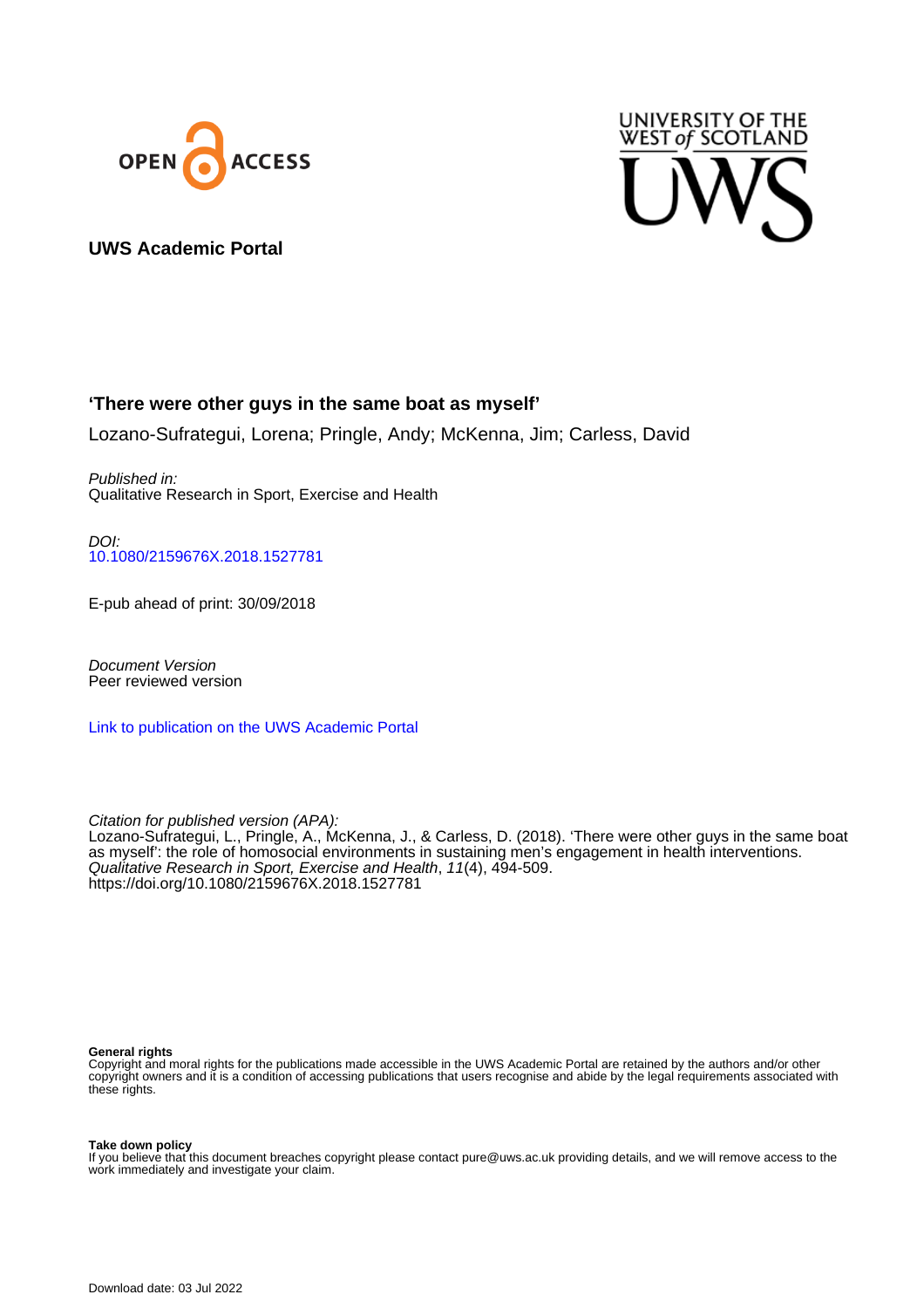"This is an Accepted Manuscript of an article published by Taylor & Francis Group in Qualitative Research in Sport, Exercise and Health on 30/09/2018, available online: http://www.tandfonline.com/10.1080/2159676X.2018.1527781"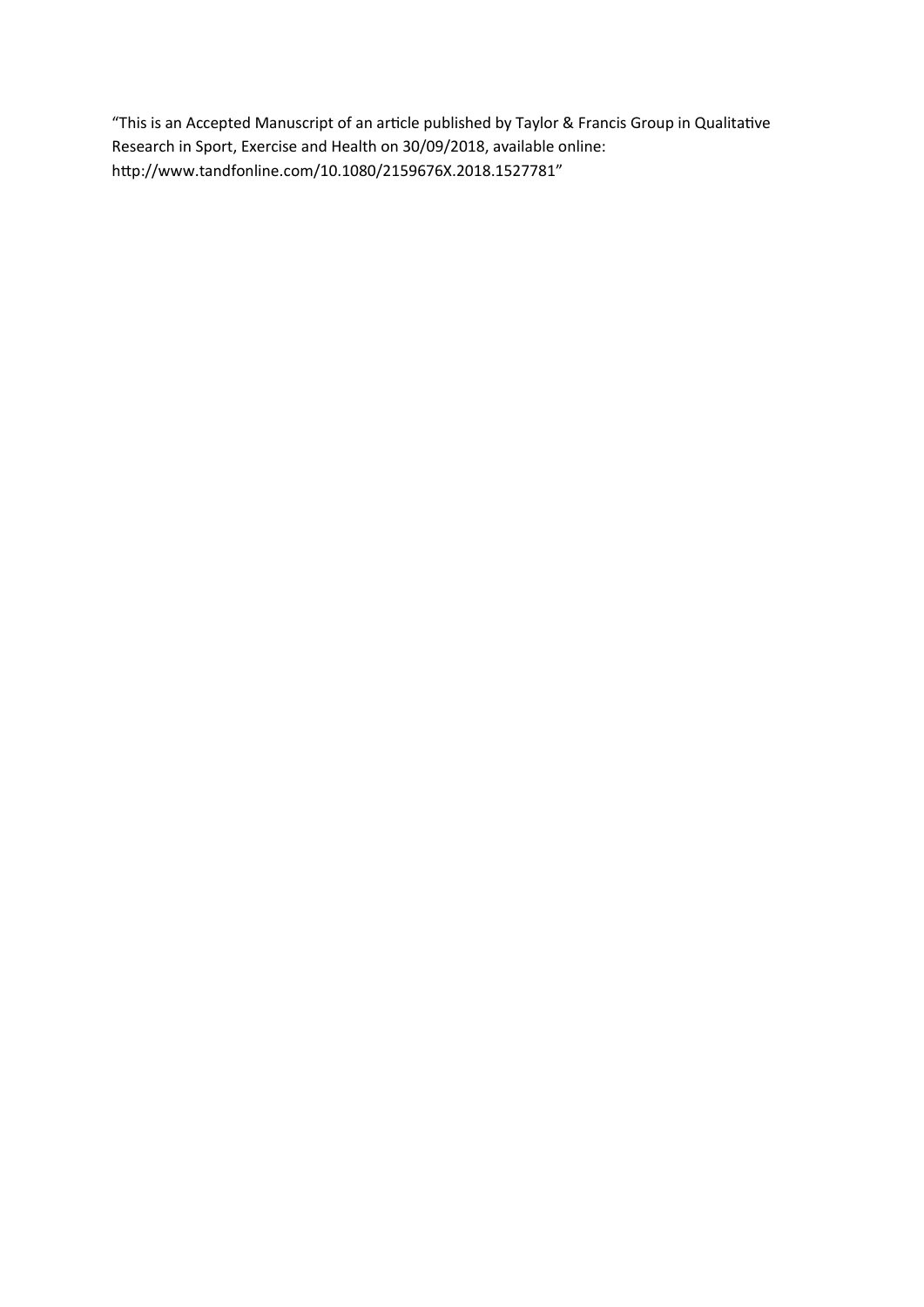#### **7837 words**

## **Title**

"There was other guys in the same boat as myself": the role of homosocial environments in sustaining men's engagement in health interventions.

## **Abstract**

oaches to obesity recommend weight control strategies that for the and increased physical activity. However, these approaches success despite being central to evidence, policy and practice success despite being central to Current approaches to obesity recommend weight control strategies that focus on energy restricted diets and increased physical activity. However, these approaches meet with (at best) limited success despite being central to evidence, policy and practice. There is apparently more to weight loss, including potentially important psychosocial processes that affect behaviour change. Using an ethnographic and narrative approach, this study explored the psychosocial processes experienced by those attending a men-only, community-based weight management intervention. Methods of data collection included semi-structured interviews and participant observation and thematic analysis was used to analyze and interpret the data collected. Analysis and interpretation suggests that personally meaningful psychosocial processes in participants' accounts comprised three themes, including: (1) 'Everybody is in the same boat': A shared safe place; (2) 'It's a nudge in the right direction': Broadening horizons and a push forward; and (3) 'You need to want to change': Taking control. This paper concludes with some implications for future practice and research in the area of weight loss and health promotion.

## **Introduction**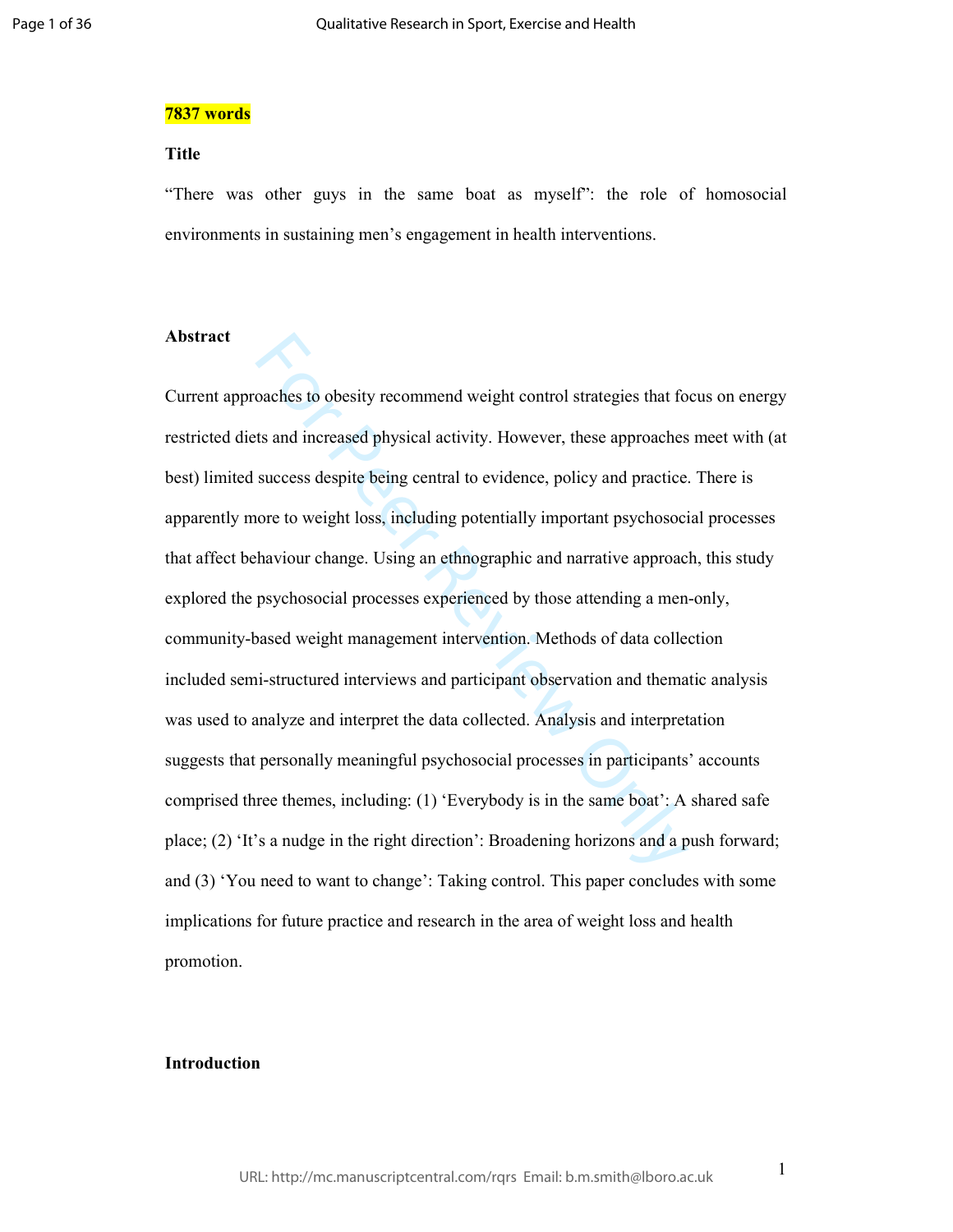**Example 18 Example 18 Constant Constant Constant Constant Constant and Salar Salar Salar Salar Salar Salar Salar Salar Salar Salar Salar Salar Salar Salar Salar Salar Salar Salar Salar Salar Salar Salar Salar Salar Salar** In the context of the 'obesity epidemic', anti-obesity campaigns equate "overweight" and "obesity" to being physically unfit and at risk of chronic disease and early death (Lupton, 2014). Weight-centred messages in these campaigns constantly remind heavier people of the inadequateness of their bodies, yet they often overlook the complexity of health-related behaviours, which are "embedded in individuals' historical, economic, cultural and social contexts" (Lupton, 2014, p. 39). Furthermore, such anti-obesity discourse **mainly** targets feminine fat (Monaghan  $\&$  Malson, 2013), and as a result of this women have traditionally been unable to escape from the not-so-subtle symbolic violence that characterizes anti-obesity messages (Bourdieu, 2001; Monaghan, 2008). This may explain why traditional weight loss programmes, which often involve restrictive diets, are mainly attended by women. In this context, it is not surprising that many groups of men try to avoid engaging in any behaviours that can be seen as feminized, such as dieting or attending weight loss programmes.

To address this gender gap, an attempt has been made to develop culturally sensitive health interventions for men. These frequently consist of men-only groups and often involve a sports component (e.g. Hunt et al., 2014). These interventions can effectively engage and assist men with weight loss, and adherence to these programmes is generally good (Robertson et al., 2016).

However, men do not represent an homogeneous group, and not all men respond similarly to health messaging (Robertson et al., 2016). Thus, in spite of the efforts to make health improvement interventions "gender sensitive" and "male friendly", it is questionable whether all men are comfortable with these approaches. For example, Adams, McCreanor and Braun (2013) found that some health issues are specifically relevant for gay men, as opposed to other groups of men. Furthermore, some subcultures within male subgroups, such as the size-positive "Bear" gay community,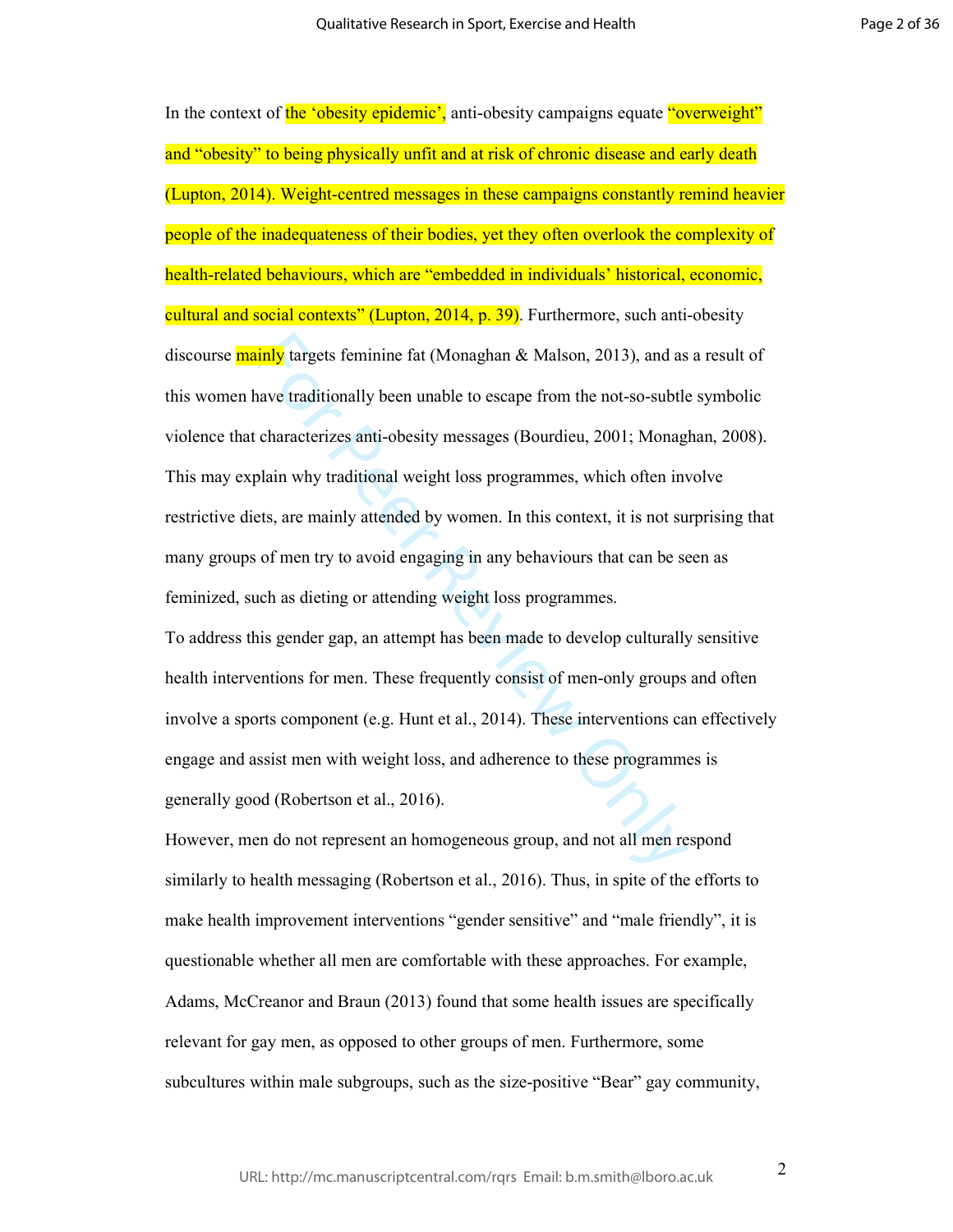embrace size-acceptance and sexually fetishize larger body sizes, meaning that weight loss may not be explicitly desirable for Bears (Edmonds and Zieff, 2015). Similarly, Lee et al. (2016) found that diabetes diet is not aligned with non-Hispanic black culture and tradition, and that the dietary instructions received by health care providers were perceived as culturally insensitive and inappropriate for them. Additionally, Lozano-Sufrategui et al. (2017) confirmed the specific health needs older men have when they attend sports-led weight management programmes. This means that diverse subgroups of men may have different health needs from the 'standard' man - white, middle-class, heterosexual, employed and able-bodied (Lee and Owens, 2002; Lyons and Chamberlain, 2006).

led weight management programmes. This means that diverse<br>have different health needs from the 'standard' man - white, n<br>employed and able-bodied (Lee and Owens, 2002; Lyons and<br>7006).<br>The employed and able-bodied (Lee and Not only **do** diverse subgroups of men have specific health needs, but also men's acceptance or rejection of health behaviours is context-dependant (Robertson, 2006). According to Connell and Messerschmidt (2005), hegemonic masculinity is shaped by local conditions and resistances. For example, although there is evidence suggesting that some men do not talk about health problems or seek help (Cameron and Bernardes, 1998; Courtenay et al., 2000; O'Brien, Hunt and Hart, 2005), other studies suggest that men do openly discuss health issues in the appropriate environment (Smith, Braunack-Mayer, Witter and Warin, 2008). Verdonk, Seesing and de Rijk (2010) found that men who participated in a physical activity intervention adhered to health regimens because these allowed them to compete with other men and therefore they were seen as masculine. In the same study, other men claimed that unhealthy behaviours instead were masculine.

Given that men's health beliefs vary with the type of masculinity they pursue and across social contexts, it is important to understand how social environments influence men's health behaviours. To date, there is limited qualitative evidence exploring the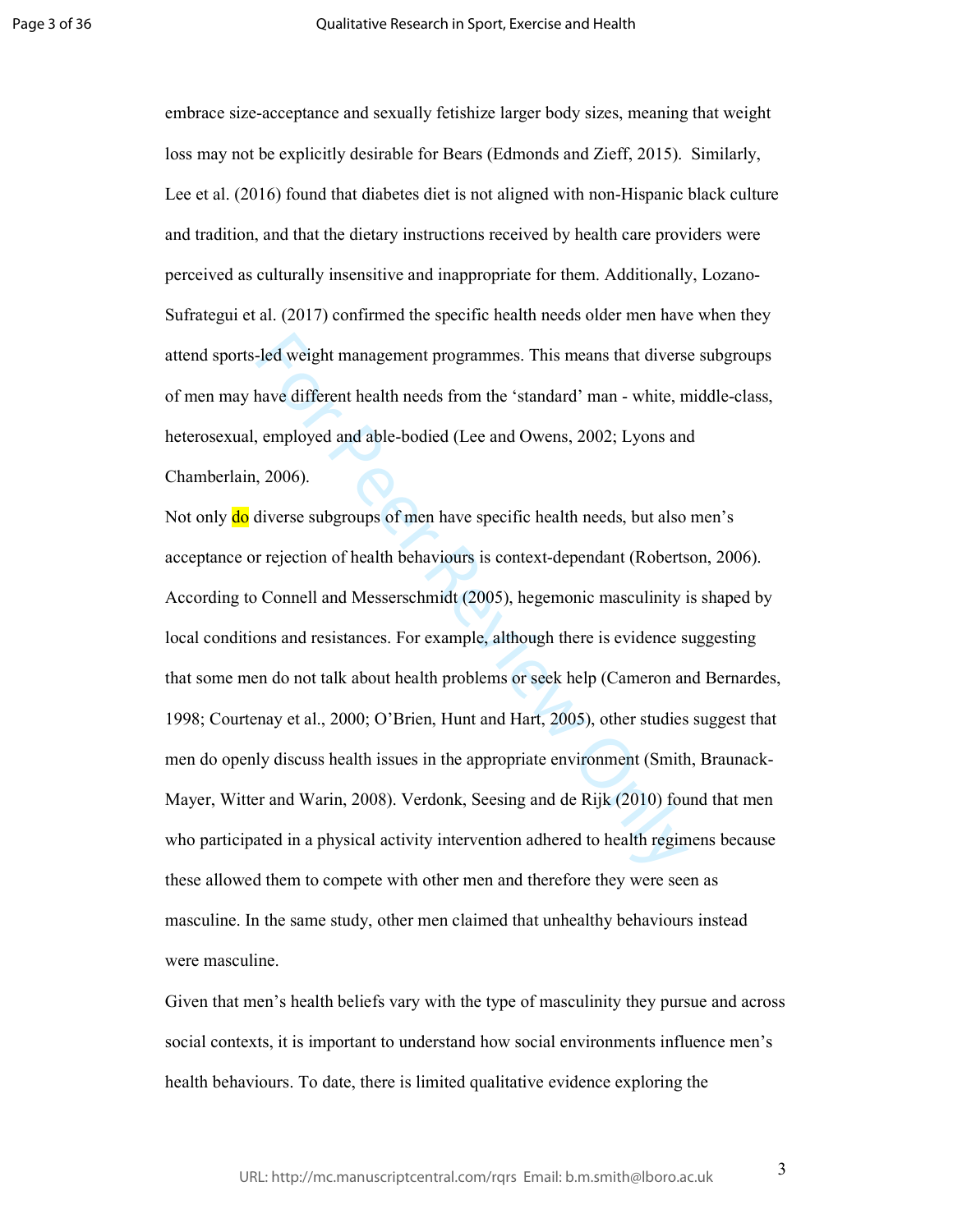mechanisms through which homosocial relational environments, such as men-only interventions, help men bond around health-related behaviours and behaviour change. Shedding light on these processes can make a significant contribution to the literature with potential *implications* for public health policy and interventions.

# **Methods**

of this study is guided by a relativist ontology, which sees realiatiple and created; and by a constructionist epistemology, wholes are as subjective and constructed by social actors. Critics of cal and ontological stance The design of this study is guided by a relativist ontology, which sees reality as minddependent, multiple and created; and by a constructionist epistemology, where knowledge is seen as subjective and constructed by social actors. Critics of such epistemological and ontological stance would suggest that the approach adopted in this study is subjective and open for bias on behalf of the researchers. To address this criticism and enhance the transparency of our work, we have acknowledged below the potential influence LL's personal background and positionality may have had on the research process.

Methodologically, this research is underpinned by relational sociology (Crossley 2006) and relational psychology (Gergen 2009). Therefore, a qualitative research design has been used in this study, and a combination of ethnographic and narrative approaches to inquiry are the research traditions which inform this research.

## **Setting**

Following ethical clearance, participants were recruited from a 12-week, free of charge, men-only weight management programme delivered in the North West of England. The name of the organization that delivers this programme is not disclosed here to protect its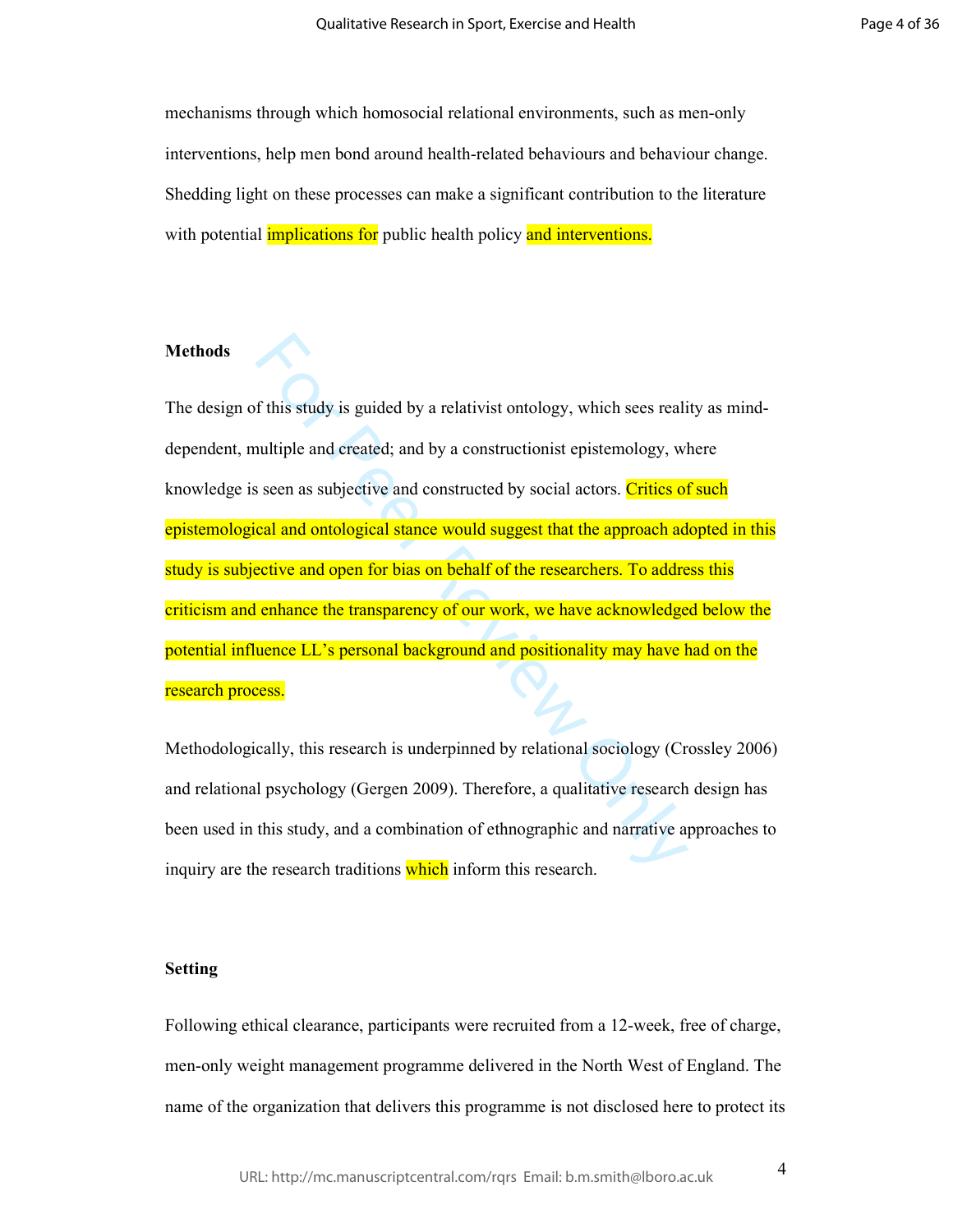s two towns in the North West of England, and these are delivend experienced lifestyle coaches. Sessions take place once a we ach session consists of 30 minutes of weight and nutrition advhysical activity and exercise. Par identity and the anonymity of participants. The programme aims to help men lose 5% of their body weight within 12 weeks through participation in exercise sessions and sports. It also includes education on healthy lifestyles. Adherence to the programme is high, with nearly 70% of the men who start **complete the programme**. The programme is delivered by a GP-led organization which works in partnership with public sector commissioners. Their 12-week programme runs weekly sessions from eight different venues across two towns in the North West of England, and these are delivered by qualified and experienced lifestyle coaches. Sessions take place once a week during 12 weeks, and each session consists of 30 minutes of weight and nutrition advice and 60 minutes of physical activity and exercise. Participants also receive a manual booklet to guide them through the programme, and a weekly weigh in and regular blood pressure checks. A self-funded completer scheme is also offered, and comprises fitness sessions to help men maintain their weight.

This ethnography took place in one of the venues where the programme is delivered. This is a sporting venue with 5- and 7-a-side pitches, where local football leagues are played. There is also a bar and a meeting room, which is where the interviews took place. Approximately, 25 men attended each session, although this number varied across weeks during this ethnography.

### **Participants**

In total, 21 men participated in this study. Most participants were middle-aged (4 between 29-39 years old; 7 between 40-49; 3 between 50-59; 4 between 60-69; and 3 between 70-79), all were White British and self-reported being heterosexual. Ten participants were in full-time employment, one was off-work due to depression, one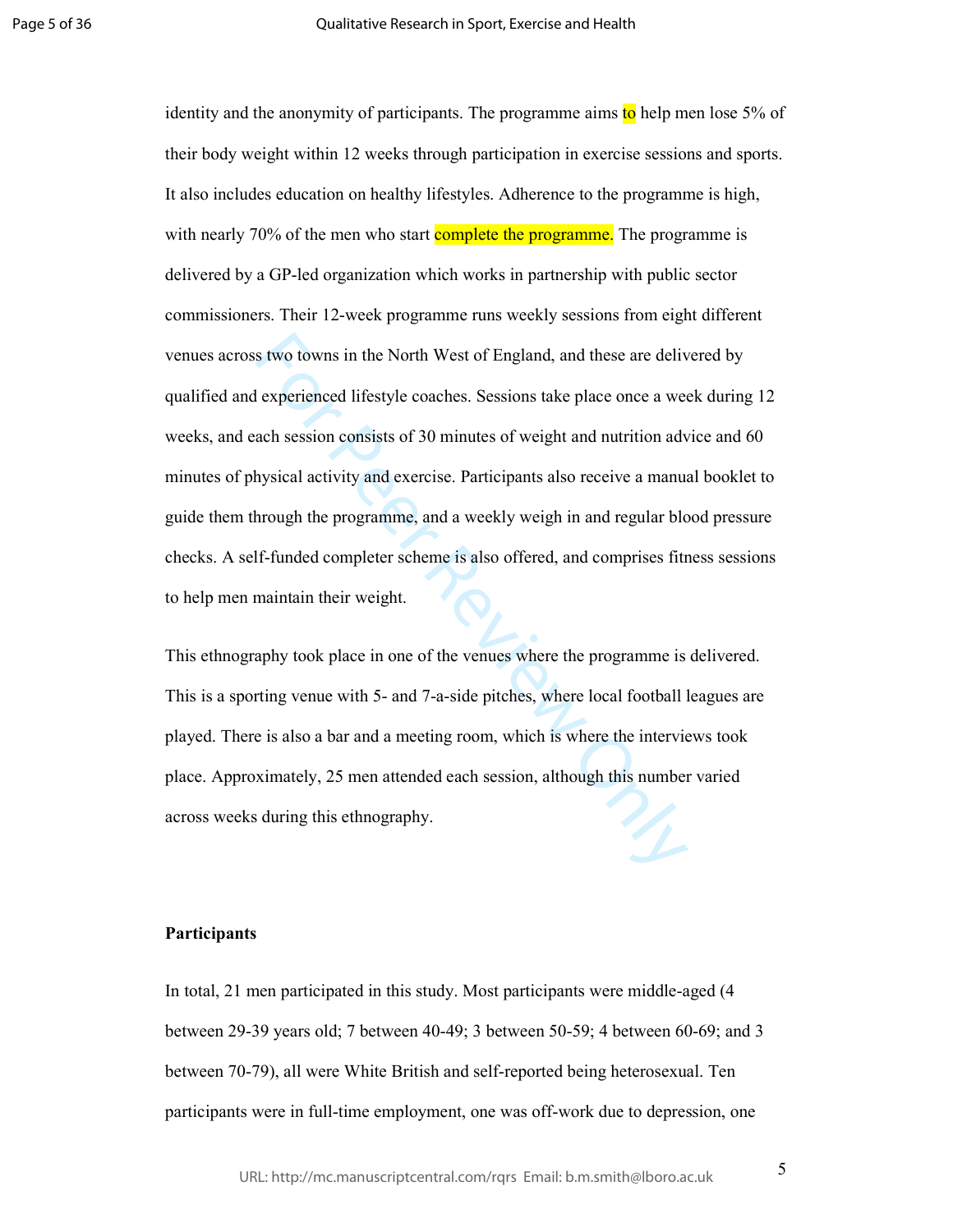was part-time, seven were retired and two were unemployed. Most participants had children (n=17). Common reasons for attending the programme included: to lose weight; to improve health and wellbeing; to meet new people; and to improve confidence and mental health. Some men also attended because their colleagues and friends were attending or because they were referred by their GP. Participants generally self-reported poor  $(n=6)$  or average  $(n=10)$  health. However, many  $(n=13)$  "never" attended their GP. Thus, men in this study can be classified as hard-to-reach, as described by Faugier and Sargeant (1997). Out of the 21 men that participated in this research, 19 completed the full programme, and 2 dropped out after 6 and 10 sessions. The mean BMI was 32.8 kg/m<sup>2</sup> as calculated from self-reported height and weight, and all participants were at a reported weight-for-height that biomedicine labels 'excessive'.

## **Data Collection**

For GP. Thus, men in this study can be classified as hard-to-reac<br>Faugier and Sargeant (1997). Out of the 21 men that participe<br>completed the full programme, and 2 dropped out after 6 and<br>MI was 32.8 kg/m<sup>2</sup> as calculated Questionnaires were used to gather background information related to sociodemographics, height and weight, health behaviours and use of health services. The use of questionnaires enabled us to purposefully sample the participants that were identified as hard-to-reach: those who did not attend health services despite having health problems or rating their health as poor or average. Semi-structured interviews using open-ended questions explored the following themes: (a) men's journey to the programme; (b) their experiences during the sessions; (c) aspects of programme development; (d) barriers and triggers for attendance; and (e) lifestyle changes resulting from attending the weight management programme. This interview schedule was developed through discussions with the internal project team and guided by previous research in the area. Interview data was crystallized using participant observation, which was recorded using field notes by the first author (LL). LL attended all the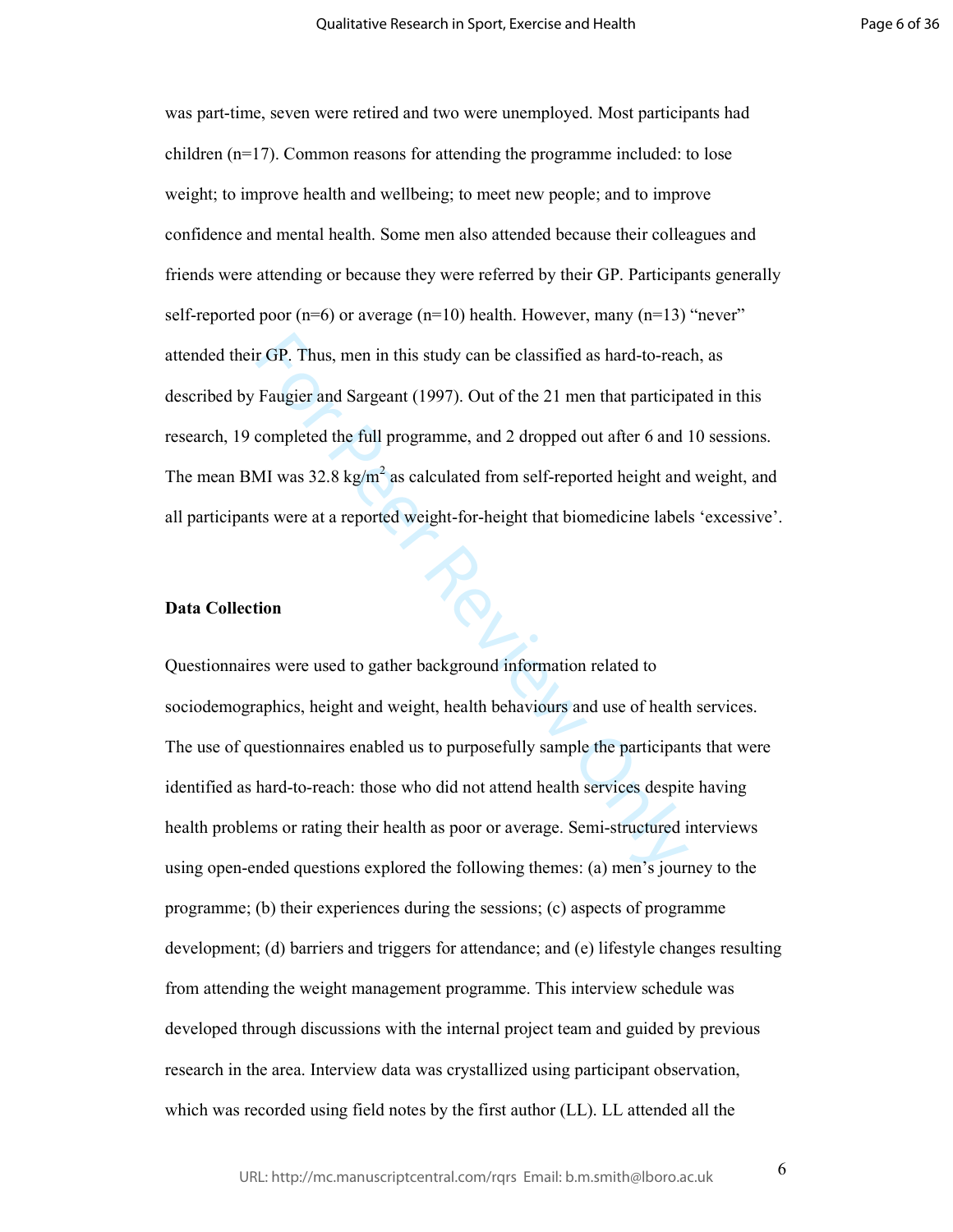sessions during 12-weeks and undertook intensive participant observation. Semistructured interviews took place immediately after the sessions and lasted between 28 to 100 minutes. All the interviews were audio-recorded and transcribed verbatim. After this, each transcript was checked against the recording for accuracy and to ensure analysis was done in a rigorous way (Braun and Clarke, 2006).

LL is a heterosexual, middle-class female with an athletic and<br>LL is a heterosexual, middle-class female with an athletic and<br>Her height is 160cm and weight is 52kg, and she is a regular lead<br>Her height is 160cm and weight LL conducted the interviews before or after the sessions, depending on participants' availability. LL is a heterosexual, middle-class female with an athletic and mesomorph body shape. Her height is 160cm and weight is 52kg, and she is a regular long-distance runner. She is white but of a Spanish nationality. Although she is fluent in English, this is not her mother tongue. She was 27 years old at the time of data collection. Such positionality influenced how the participants engaged with the research process. For example, LL's sporting background meant that she was able to participate in the exercise sessions of the programme and this facilitated the process of building trust and rapport with the men. Being foreign also meant that LL was able to ask questions about the meaning of some English sayings that other native researchers may have taken for granted. Being a female may also have influenced the responses of male participants, for example, LL noticed that while men openly talked about weight stigma in different settings, only a few men talked about weight gain influencing their ability to find a partner or their intimate relationships. We speculate that co-constructing knowledge with participants in this way is in part a result of the characteristics of the ethnographer who undertook data collection. We believe that knowledge would have been coconstructed in a different way if the main researcher had been of a different gender (e.g. male), age and nationality.

## **Data analysis**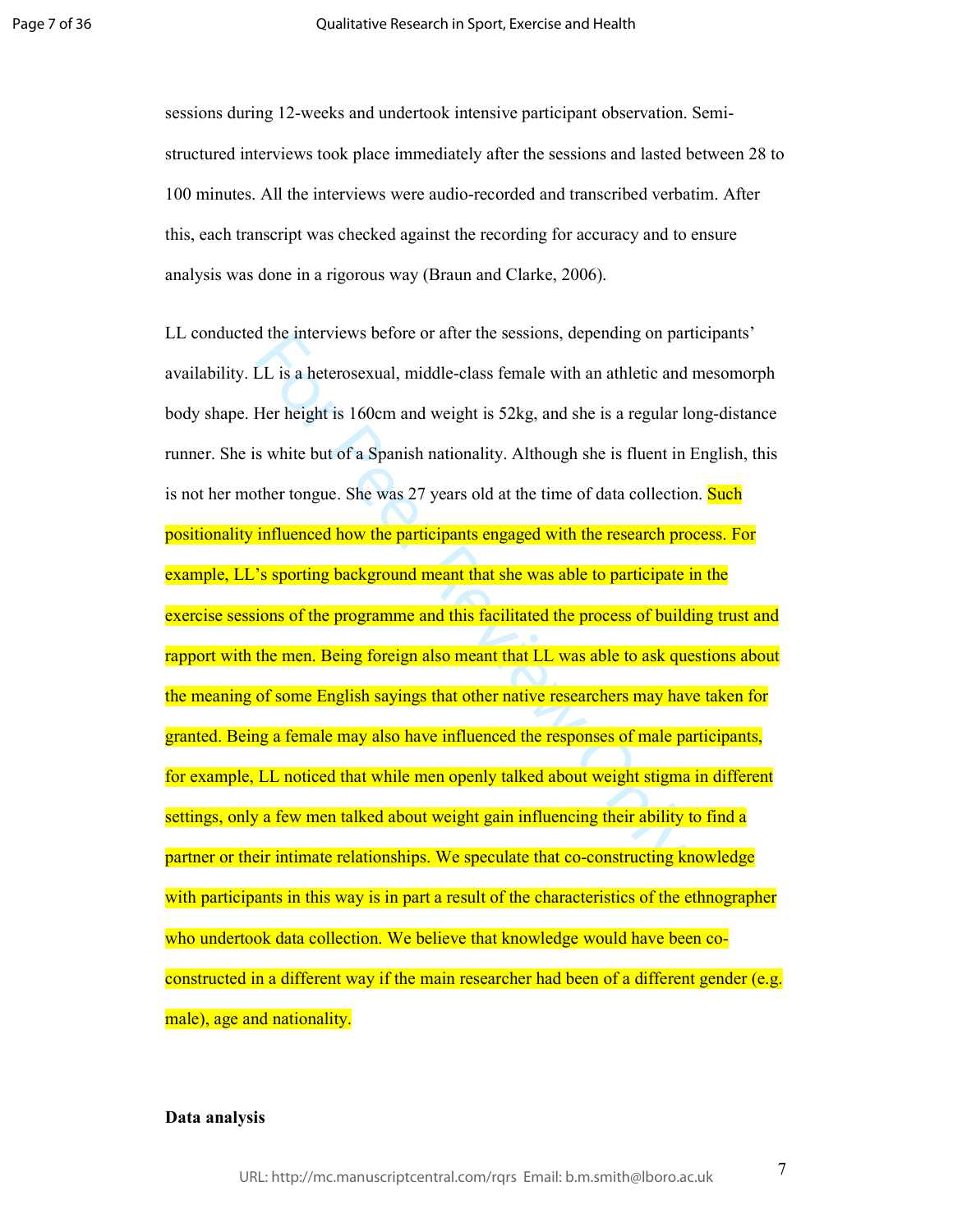ositions that underpin this study, where reality is mind-dependent knowledge is subjective and constructed by social actors; ames or independent coders to generate "inter-rater reliability e and Weate's (2016) approach to In total, over 30 pages of observational notes and 24 transcribed interviews (404 pages) were collected. Three participants had to leave before the original interview was completed, hence a second interview was arranged with them. The exploration, management, and interpretation of such a large dataset without detracting from their essence and meaning (Creswell 2012) was facilitated through the use of Braun, Clarke and Weate's (2016) approach to thematic analysis. In line with the epistemological and ontological positions that underpin this study, where reality is mind-dependent, multiple and created; and knowledge is subjective and constructed by social actors; we did not use coding frames or independent coders to generate "inter-rater reliability scores". Braun, Clarke and Weate's (2016) approach to thematic analysis involves a six-phase method. However, these steps were not followed robotically. Instead – as Braun, Clarke and Weate (2016) suggest - the process of data analysis involved a recursive, iterative and reflexive process through the phases of familiarization and coding; theme development, refinement and naming; and writing up.

The first author familiarised herself with the data by initially conducting the interviews, transcribing them verbatim within seven days of being produced, and reading and rereading each transcript several times. During this phase, familiarisation notes were recorded (Figure 1).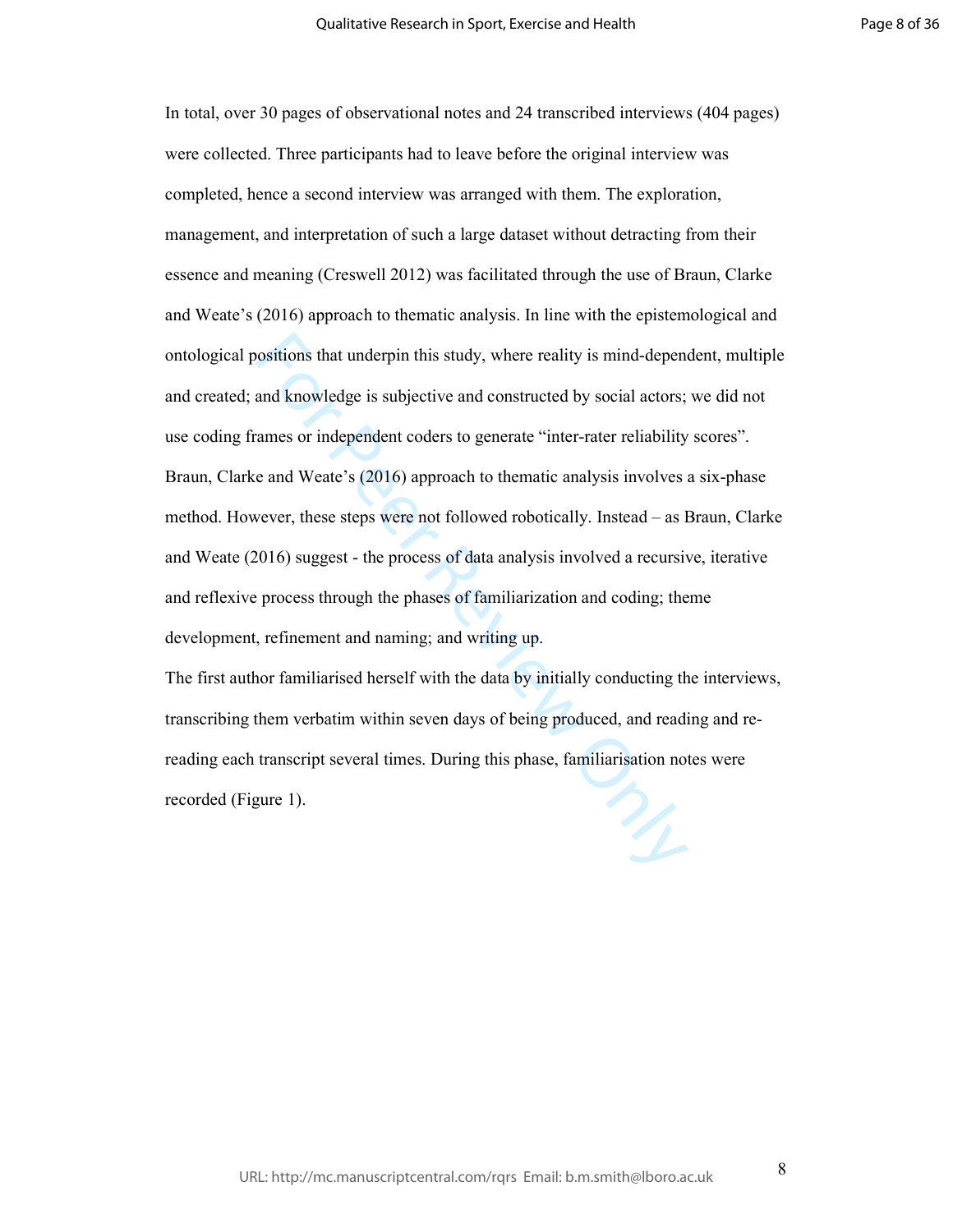## Figure 1. Example of familiarisation notes

Lorena: could you tell me about how you joined the programme?

Al: Yeah. I was actually at my health trainer and she suggested different things. I said I'd like to go to the gym, and she said: 'Have you considered [name of programme]?' It's different, they do different classes at different times, at different venues, so I said: 'Alright', I'd never heard of it before so I thought: 'I'll make the thing' and I just sat down there and I thought: 'I'm going to make the phone call' and I called. I was a bit nervous about the first time I called, I talked to my wife, and after coming the first time my mind was set at ease because everyone was very nice to talk to, easy to get on with, and [lifestyle coach] is very good and everyone who is around helps you and explains things and talks about their things in life as well. So that's why I love to come here, yeah.

Lorena: How did you feel in today's session?

Al: To start with a bit tired, because I haven't had much sleep, but once you get into it. I felt

no Iozono cufuot lorena lozano sufrategui<br>Why would this be the case?

lorena lozano sufrategui Why did he decide to talk to his wife? About what? What was her emotional response?

lorena lozano sufrategui<br>Why wasn't this the case before joining the programme? What were his fears?

lorena lozano sufrategui<br>He is not just talking about health or weight loss, what are<br>these other things that also seem to be important to him?

lorena lozano sufrategui<br>Where does this idea of 'exercise = lack of enjoyment' come

as a coincident and a coding managing. The the state of the constrained in the constrained in the constrained in the state of the coincident state of the constrained in the constrained in the coincident state of the constr The next phase consisted of *generating analytical codes*. Given the largeness of the data set, LL used NVivo – a computer-aided qualitative data analysis software – to assist the process of organising, managing, and coding qualitative data in a systematic fashion. A list of the different codes across the data set was produced, and data relevant to each code was collated. These codes were sorted into a set of *candidate themes* – common patterns within the data – which were then combined to form an overarching theme, the *meaningful essence* that ran through the data (Sparkes and Smith 2014). Although NVivo had been helpful to organise, retrieve and manage the data, LL felt that it distanced her from the research, and analysis became a mechanical process at times. Discussions with the rest of the research team confirmed that the preliminary themes that had been generated using NVivo did not demonstrate an active engagement with the data. As a result of this, LL started theme development afresh, using an embodied approach to analysis and creating a thematic map. For more detail about this embodied approach to analysis, in particular with regards to the phase of *familiarisation with the data*, please refer to story 3 in Lozano-Sufrategui and Carless (2017).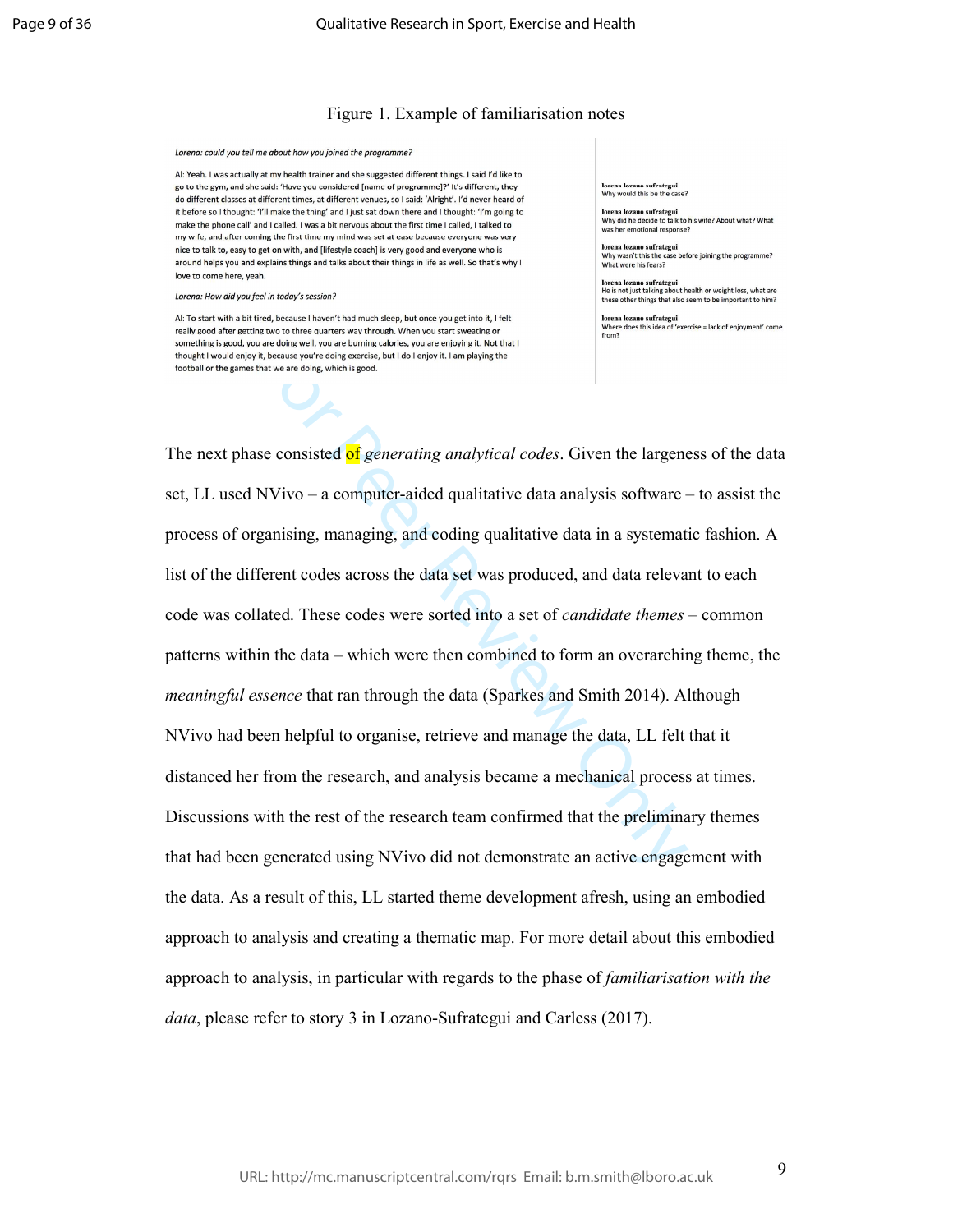Example of the same of the matched the codes. Because this phenomes, creating new themes, or discarding themes for analy<br>
permes, creating new themes, or discarding themes for analy<br>
permes, creating new themes, or discar To *generate initial codes*, every time a new code was found, it was added to the map. Codes captured a meaningful idea relevant to the research question and represented a building block within the data. This way of understanding, presenting, and judging the data was more in line with an ontological assumption that celebrates the fluidity of social reality as well as a constructionist epistemological position in which LL became part of the data. After coding, LL *searched for and identified themes*. Themes were created if they represented potential clusters of patterned meaning. Next, LL *reviewed the themes* by checking that they matched the codes. Because this phase involved reworking themes, creating new themes, or discarding themes for analysis – and the thematic map was already messy – a table with candidate themes and example codes was created (Table 1). This phase was supported by the rest of the team, who questioned or reinforced the ways in which the themes related to the coded data, the dataset, and the research question.

| Theme 1: A shared safe Theme 2: Taking control                                                                                                                                                                                                                                         |                                                                                                                                                                                            | Theme 3: $\text{It's}$ a nudge in                                                                                                                                                                                                                           |
|----------------------------------------------------------------------------------------------------------------------------------------------------------------------------------------------------------------------------------------------------------------------------------------|--------------------------------------------------------------------------------------------------------------------------------------------------------------------------------------------|-------------------------------------------------------------------------------------------------------------------------------------------------------------------------------------------------------------------------------------------------------------|
| place                                                                                                                                                                                                                                                                                  |                                                                                                                                                                                            | the right direction                                                                                                                                                                                                                                         |
| • Relief for not being the<br>fattest one<br>• Feeling welcome<br>• Not feeling embarrassed<br>• Nobody is showing off<br>• Nobody makes a fool of<br>anybody else<br>$\bullet$ Not feeling<br>self-<br>conscious IN<br>the<br>programme<br>• Feeling comfortable to<br>talk to others | • Wanting to get back to<br>where they were<br>• Weight loss does not<br>happen overnight<br>• Desire to be fit and<br>enjoy new body<br>$\bullet$ Goals (e.g. fitting in old<br>trousers) | • Feeling in control with<br>support from<br>the<br>programme<br>• Learning new ways to<br>become healthy<br>• Positive experience<br>within the programme<br>• Fixing an unhealthy<br>body<br>• Have a healthy routine<br>• Push towards a healthy<br>life |
|                                                                                                                                                                                                                                                                                        |                                                                                                                                                                                            |                                                                                                                                                                                                                                                             |

Table 1. Candidate themes with example codes

Once the themes 'worked' in relation to the entire data set, LL *defined and named the themes*. As a team, we considered how the themes fit into the overall story identified in the data, in relation to the research question, and in light of the dialogue with the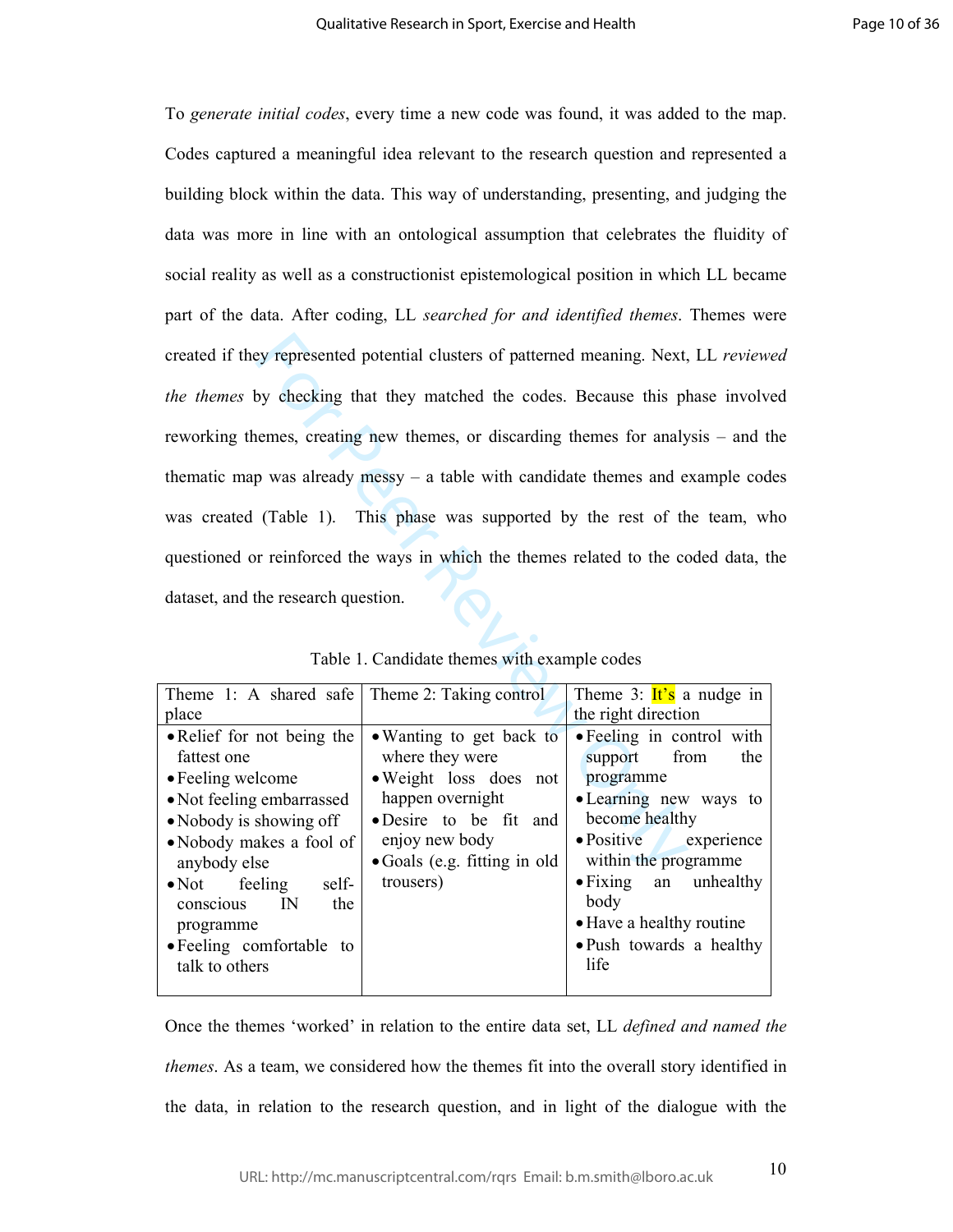literature. The last phase of analysis consisted of *writing the report*, which helped to clarify, arrange, and consolidate the links between participants first-order constructs (Denzin, 1989), our own interpretations of these, and the relevant literature.

his semantic focus enabled her to identify explicitly stated ide<br>and generate semantic themes. Once these themes were identif<br>tocess of deep immersion in the data, the implicit ideas that und<br>were uncovered, creating laten We made some active choices with regards to how we engaged with the data. For example, LL engaged with the data first, mainly at the level of the obvious meanings expressed. This semantic focus enabled her to identify explicitly stated ideas by participants and generate semantic themes. Once these themes were identified, and through a process of deep immersion in the data, the implicit ideas that underpinned those themes were uncovered, creating latent themes that were discussed with the rest of the team. Although the interview questions were broadly guided by existing literature, these did not drive analytic direction and therefore data coding and theme development were broadly inductive (Terry, Hayfield, Clarke & Braun, 2017). This means that theme development was guided by a 'bottom up' approach, where codes and themes were developed using what was in the data as a starting point..

The strengths of this method of analysis were particularly suitable for this research because: (i) it was a useful method to summarise the key features of the large body of data that was collected; (ii) given that thematic analysis allows for social as well as psychological interpretations of data, this method seemed particularly suitable for the theoretical purposes of this research; and (iii) the results obtained through thematic analysis can be accessible to educated general public and used to inform policy development (Braun, Clarke and Weate 2016). Following this, thematic analysis was chosen not only for its capacity to develop a theoretical understanding of men's experiences of health, but also to inform health policy and practice.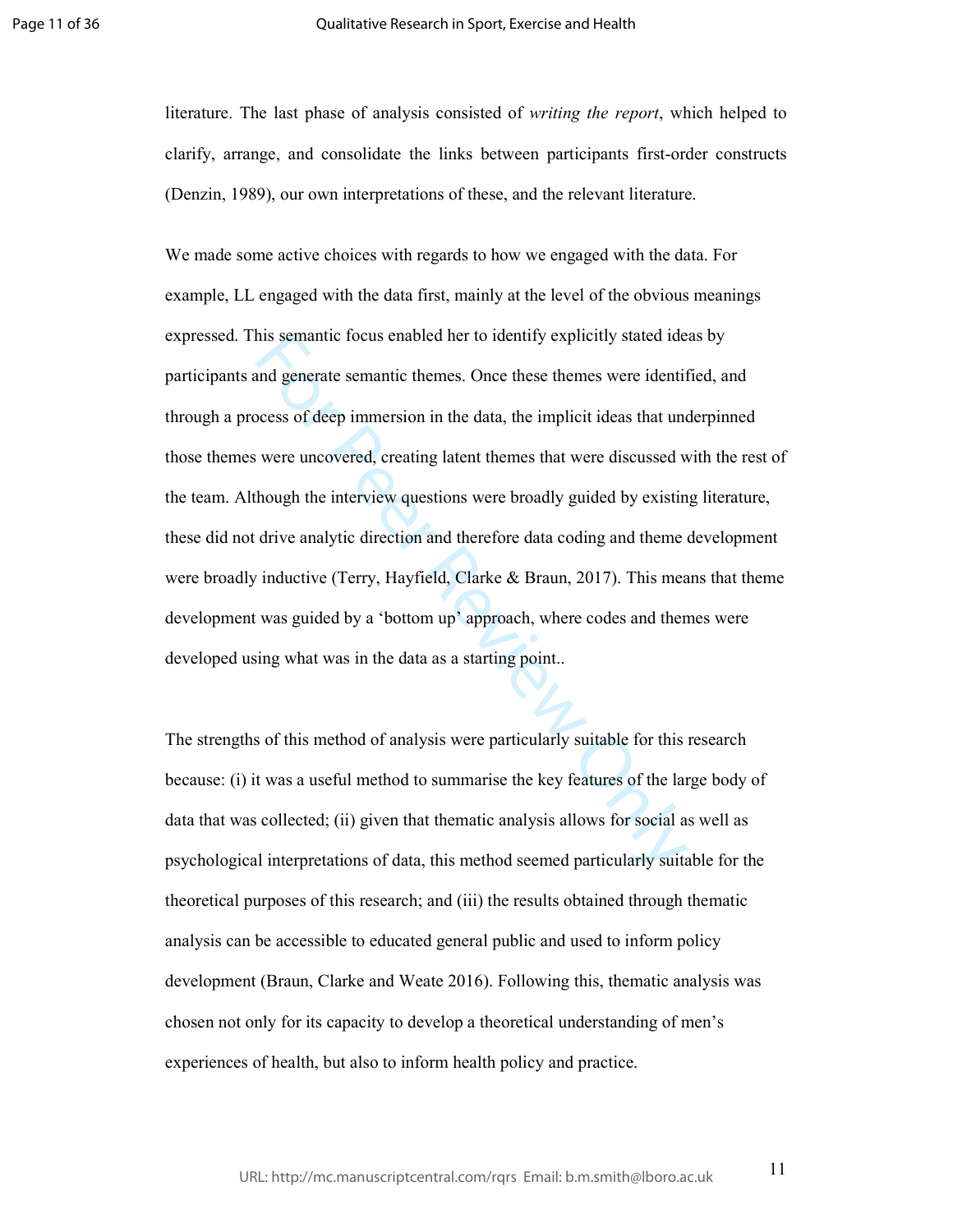## **Quality of this research**

In Collinson (1989) developed a set of criteria for judging the<br>search. This approach somehow *parallels* the judgments of q<br>research, and has therefore been identified as the 'parallel<br>arkes and Smith (2014) identified a Judging the quality of qualitative research requires a specific set of criteria fitted to the pragmatic, ethical, and political contingencies of lived experience, and based on the particular ontological and epistemological positions that underpin this type of work (Denzin and Lincoln 2008). Taking this into consideration, Lincoln and Guba (1985) and Guba and Lincoln (1989) developed a set of criteria for judging the goodness of qualitative research. This approach somehow *parallels* the judgments of quality used in quantitative research, and has therefore been identified as the 'parallel perspective'. However, Sparkes and Smith (2014) identified a number of problems inherent to the use of the adoption of the parallel view, such as the assumption that a static form of *criteriology* can be applied to all qualitative work. For them, 'applying a set of universal evaluative criteria to all qualitative projects is not possible' (Sparkes and Smith 2014, p. 192). Following this, Barone and Eisner (2011) propose a *relativist* view in which judgements about social research should be related to whatever the criteria that are appropriate for that specific work to be assessed. As Denzin (2010, p. 41) reminds us:

You can only critique a work from within its paradigm. It makes no sense to apply foundational-positivistic criteria to a poem, or to performance ethnography. In turn performance criteria should not be applied to a piece of statistical analysis. The two projects rest on different politics of representation. To repeat: differences in interpretive criteria must be honoured.

Taking this into consideration, we have adopted a 'letting go' perspective to address the issue of validity and how it has been dealt with within the parallel perspective (Sparkes and Smith 2014). In doing this, we adopt criteria forwarded by Tracy (2010, p. 840) for judging excellence in qualitative research. With this thought in mind, we suggest the following criteria for judging the quality of this work in a fair and respectful manner, consistent with the internal meaning and purposes of this research (Table 2).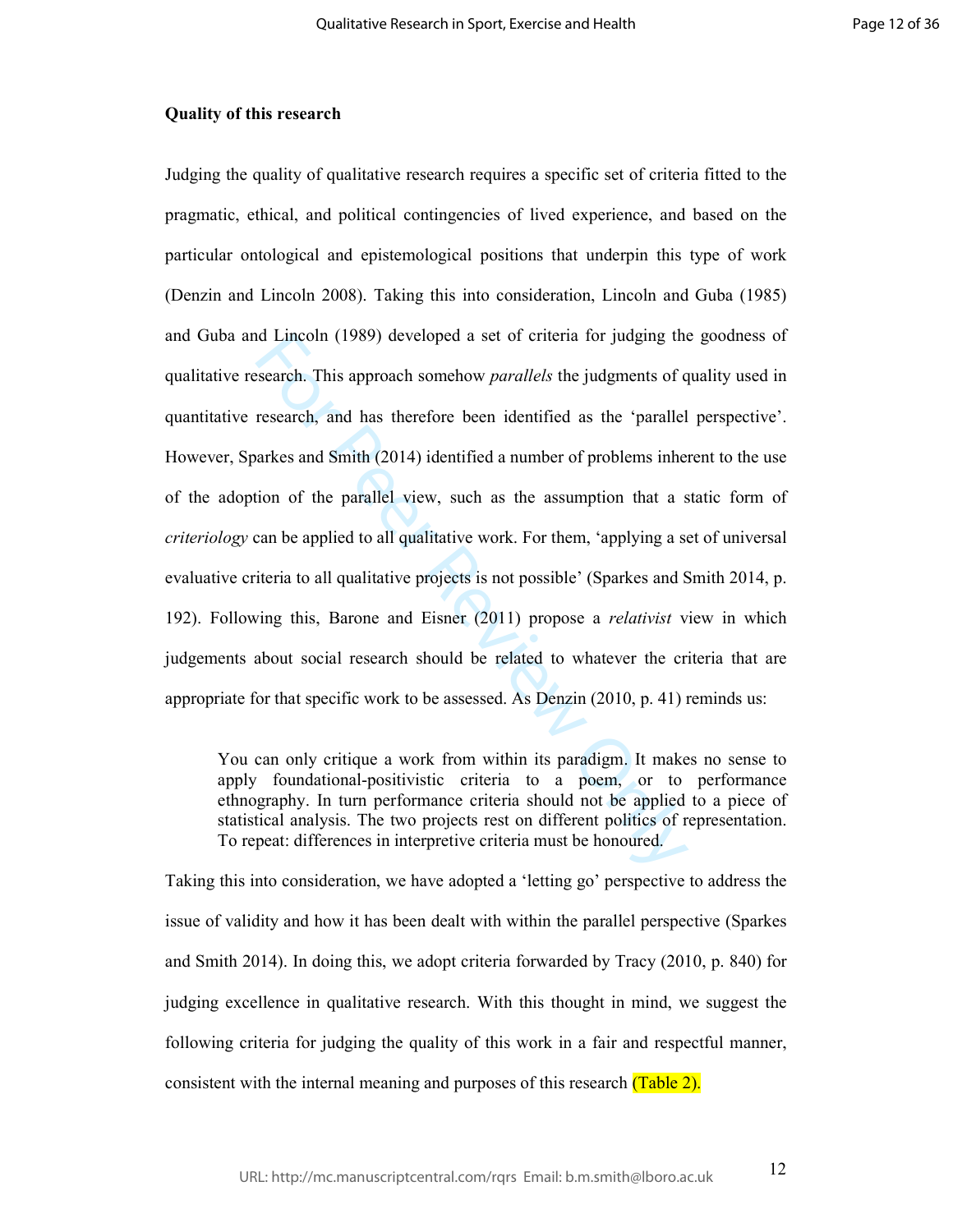275 Table 2. Goodness criteria to judge this study

#### *Worthy topic*

- •Is this research relevant, timely, significant, interesting, and evocative?
- •Has the topic emerged from priorities within the discipline of men's health?
- •Does the topic provide 'educative authenticity' and potential for moral critique?
- •Does the research question address taken-for-granted assumptions about traditional ideas about how men are?

#### *Rich rigour*

- •Have we made smart choices about samples and contexts that are appropriate to study 'hard-to-reachness'? •Are there enough data to support significant claims?
- •Is the context or sample appropriate given the goals of the study?
- •Have we provided the reader with an explanation about the process by which the raw data were transformed and organized into the research report?

#### *Credibility*

- •Have we explored the interpretations of experience and the meanings and motives of the participants involved in this study?
- •Does the reader feel that this research is trustworthy enough to act on and make decisions in line with?
- mough data to support significant claims?<br>
Act or sample appropriate given the goals of the study?<br>
Act or sample appropriate given the goals of the study?<br>
orvided the reader with an explanation about the process by which •Has the gathering of multiple data opened up a more complex, in-depth understanding of men's health behaviours?
- •Have we included multiple and varied voices in the qualitative report and analysis?

#### *Resonance (impact)*

- •Can this study be valuable across a variety of contexts or situations?
- •Can the findings of this study be extrapolated beyond the immediate confines of the programme, both theoretically and practically?
- •Does this study invite transferability by providing rich description, and writing accessibly and invitationally? As reader, do you feel that the stories shared in this resonate with your personal experiences?

#### *Significant contribution*

- •Does this study extend knowledge in the area of men's health?
- •Can the findings of this study be used in applied settings to improve practice?
- •Does this research liberate or empower men?
- •Does this research bring clarity to confusion, make visible what was hidden or inappropriately ignored, and generate a sense of insight and deepened understanding?
- •Does this research have heuristic significance, meaning that it moves people to further explore, research, or act on the research in the future?
- •Does this research help to shed light on or helpfully frame the contemporary issue of men's low engagement in health services?

### **Findings**

Although health policies centralize weight as the key outcome of weight management

interventions (e.g. NICE 2014), our analysis reveals other processes that are personally

meaningful for men during their participation in a weight management programme. The

analysis and interpretation of the collected data suggested three themes related to these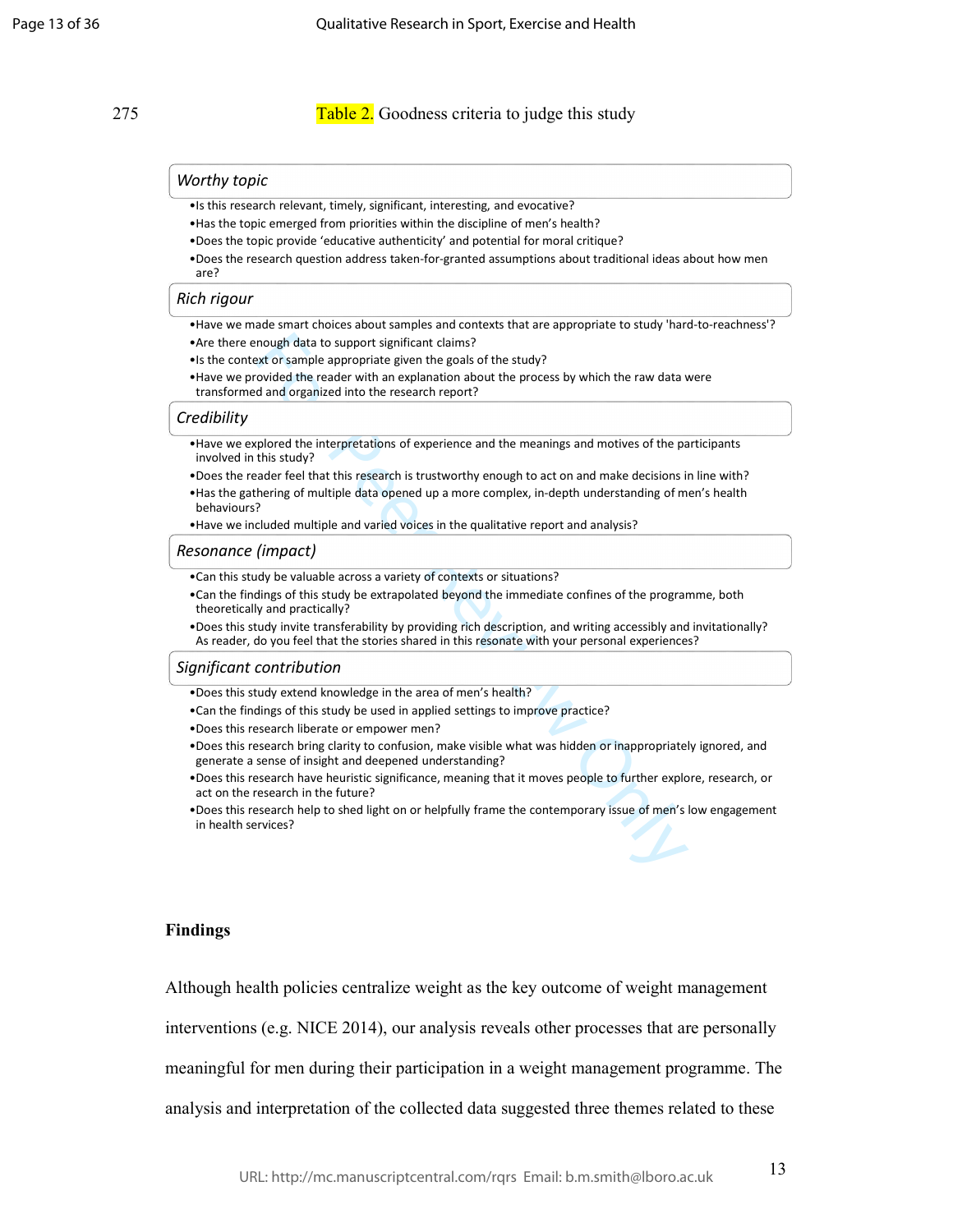processes, including: (1) 'Everybody is in the same boat': A shared safe place; (2) 'It's a nudge in the right direction': Broadening horizons and a push forward; and (3) 'You need to want to change': Taking control. In what follows, we draw on excerpts from the interviews to illustrate and crystallize the insights and interpretations we have drawn from the data.

## **1. 'Everybody is in the same boat': A shared safe place**

It is in the same boat': A shared safe place<br>
eing a recent outcast in physical activity settings were comme<br>
programme (see Lozano-Sufrategui et al., 2015). However, p<br>
the programme as a *safe* space where they disconfir Feelings of being a recent outcast in physical activity settings were common before attending the programme (see Lozano-Sufrategui et al., 2015). However, participants experienced the programme as a *safe* space where they disconfirmed their uniqueness in an environment of shared hope. The realisation that other men were also in a *bad place* (or worse) was a memorable moment for Pierce in his first session:

## LL: *What do you remember about that first night?*

Pierce: I think looking around, realising that I wasn't on my own anymore. There was other guys in the same boat as myself. And by the look of them and by the red faces at the end, and some of them were worse than I was, so I kind of came out and thought: 'Well, I am not a complete basket case after all, there is hope for me'. And I felt positive, I felt I had something creative and I had something positive about fixing myself.

The above example shows that these men found opportunities in the programme to compare themselves with others whom they believed 'were in a similar thing' (Milt) or worse than them, in terms of fitness. While this kind of downward comparison can, according to Hakmiller (1966), allow an individual to feel better about himself, it can also result in negative social consequences. Yet for these men, experiences of feeling better about themselves were important – particularly – during the early stages of participation because they helped alleviate negative affect generated in previous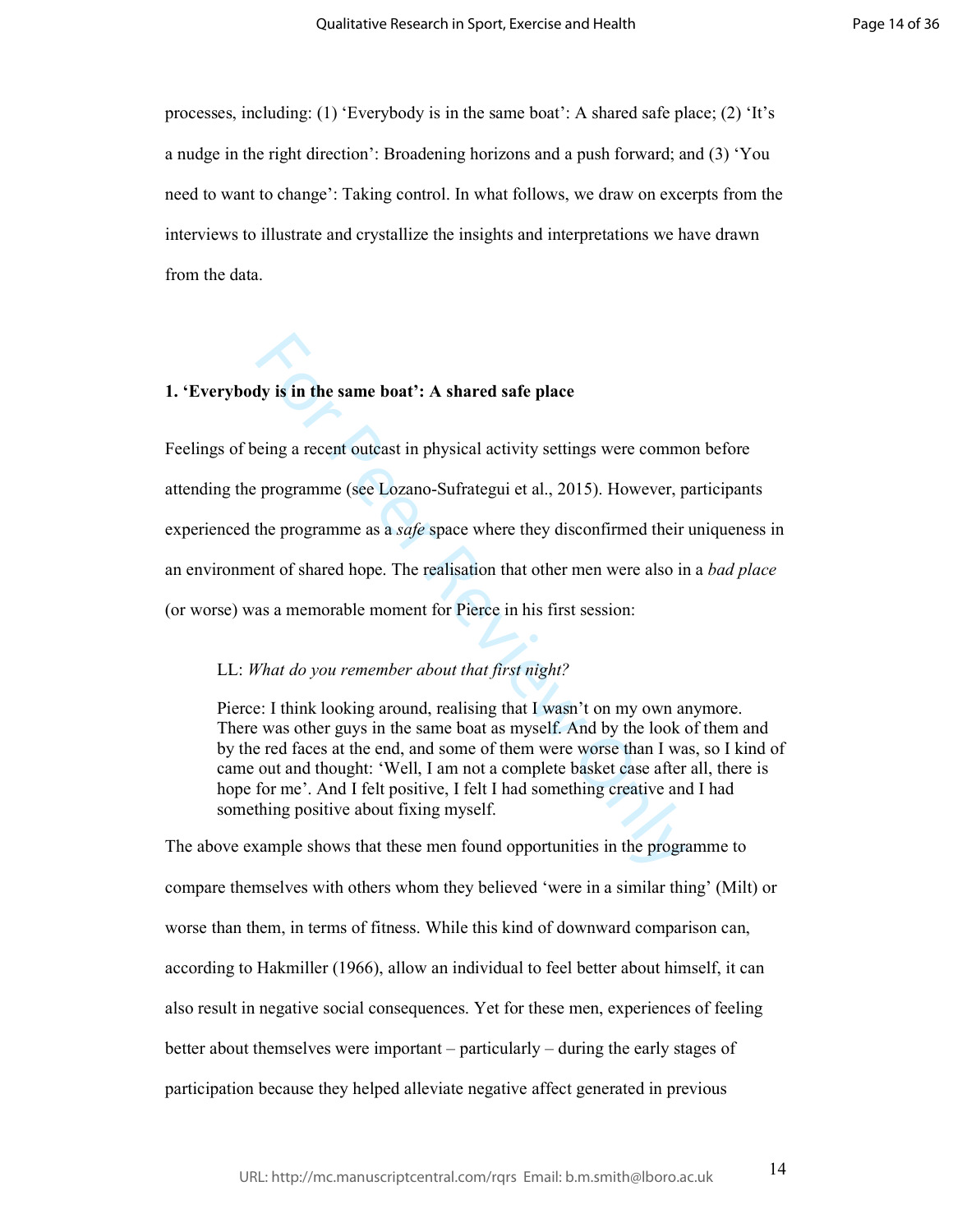physical activity environments (see Lozano-Sufrategui et al., 2015). Dermot compared the programme with a commercial weight management programme he attended in the past, and noted:

This is ideal because nobody feels out of place. It is different from [commercial weight management programme]. Everybody is in the same boat, you know, wanting to lose weight. It's a bit of a social thing as well I suppose; everybody is very social and speak, talk to each other, so it's nice that side as well, it's good.

the same boat', individual actions and physical bodily performected, but also esteemed. This instigated a sense of belonging eved state of mind. For example, when Miles was asked aboussion, abashed, he said: 'I was slightl By being 'in the same boat', individual actions and physical bodily performances were not only respected, but also esteemed. This instigated a sense of belongingness that created a relieved state of mind. For example, when Miles was asked about his feelings in the first session, abashed, he said: 'I was slightly relieved that I wasn't the fattest to be honest [laughs], sorry!'. Conan also referred to the programme as a unique setting where he could use his body in particular ways:

# LL: *Would you change any elements of the programme to make it more successful for you?*

Conan: No, I can't think of anything that would improve it for me. I love it. It is hitting the right age group. You know, it's totally accepting the fact that I am overweight. There is not a big song and dance about that, it's just accepting me as I am and I just get on with it.

According to Coates and Winston (1983), people who have been victimized in some way suffer from a profound sense of uniqueness or deviance. One reason for this perception is that these people seldom have an opportunity to come in contact with others like themselves. In the context of this study, our participants had been victims of weight stigmatization, especially in sport and exercise environments, where feelings of deviance were common and often resulted in exercise avoidance and social isolation (see Lozano-Sufrategui et al., 2015). Conan's excerpt suggests that being in a respectful environment where others experience similar difficulties, allowed him to feel less deviant and focus on the *solution* (i.e. weight loss), rather than on the *problem* (i.e.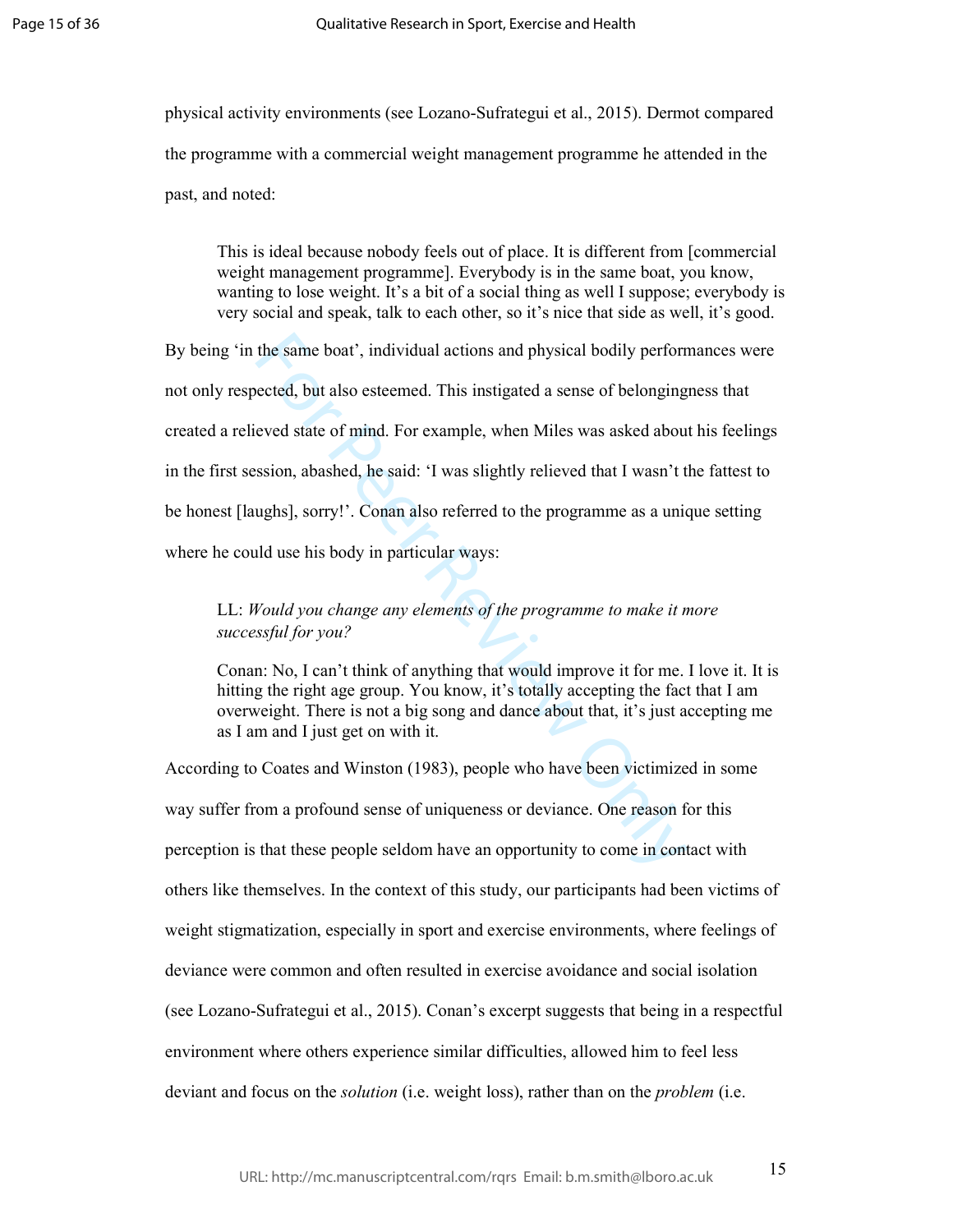excess weight).

An important element of "being in the same boat" comprised the positive interactions the men developed with others, which bolstered positive evaluations of the programme. For some participants, like Ian, the positive social element of the programme was more meaningful than weight loss:

These groups are all full of encouragement. It's not about you losing weight; it's about making friends and encouraging one another, and supporting one another. Not just with the weight loss, with anything. If somebody is like [pause] you know, have a bit of a problem, sometimes they may talk to you, just in general. And it's about listening, or it's about sort of saying: 'Yeah, I know what you mean, I know where you are coming from'. There's one guy called [name], his wife has not long passed away, and he feels lost. And [...] I don't think he's here to lose weight, because he is not really overweight, you know [name], I think he is just looking for friends.

e groups are all full of encouragement. It's not about you losin<br>making friends and encouraging one another, and supporting<br>ust with the weight loss, with anything. If somebody is like [p,<br>have a bit of a problem, sometime This excerpt alludes to a sense of support and consideration towards each other; it follows the contours of a *relational narrative* rather than a *performance narrative* (Douglas & Carless 2009, 2015). Although cultural expectations of weight management programmes include weight loss as a performance outcome, the social reality in this programme prioritised a relational emphasis over performance outcomes. Akin to Robertson *et al.* (2013), the programme was a social space that facilitated personal sharing, which, in turn, activated and facilitated lifestyle change.

Similarly, Malcom witnessed positive exchange relationships between the men:

Everybody talks to each other, and it's that sort of camaraderie. It's like the lads meeting up in an evening. They are not going out for a drink, they go and have a game of football and some bits and pieces, and some exercises, and it's [pause] it's almost like a bond, because some of the guys have been coming for a while now and everybody has got to know each other, and it's that encouragement between each other for coming back the next week. And I think that's what helps because it's relaxed and everybody talks to each other. That's what helps keep everybody together.

Here, Malcolm refers to a social space that encouraged positive aspects of male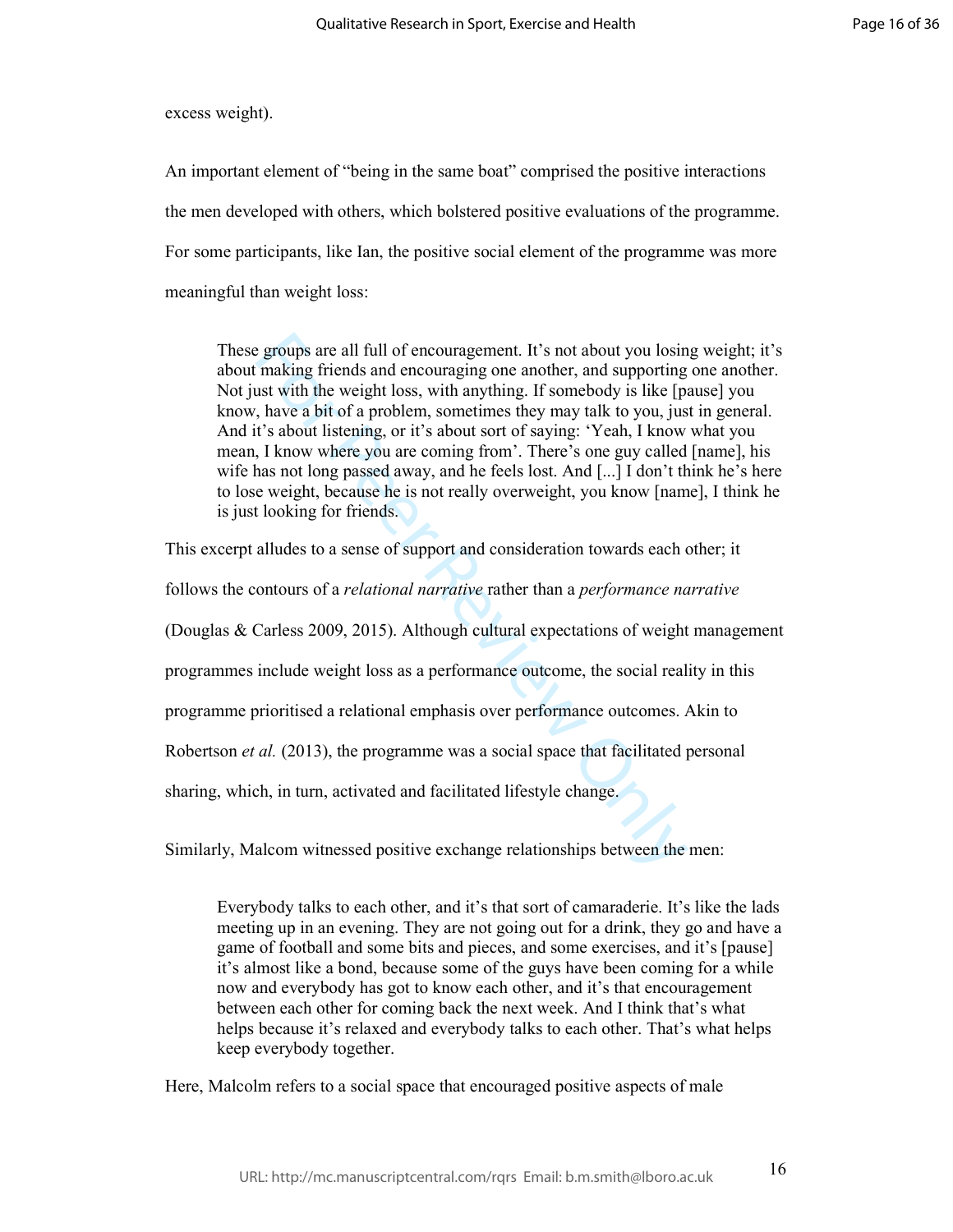sociability. This reduced initial uncertainty in relationships and enhanced the quality of social exchanges. A sense of trust emanated from this process, which was helpful in developing relational bonds between the men (Kammeyer-Mueller and Wanberg 2003, Cropanzano and Mitchell 2005). Robertson *et al.* (2013) found that such positive interactions represented a central mechanism for sustaining men's engagement in health interventions. In the programme, the opportunity to demonstrate trust through participation in sport was remarkable. For the men involved in this programme, sport had positive consequences on their emotional relationships with other men.

in sport was remarkable. For the men involved in this program<br>consequences on their emotional relationships with other men<br>gly accepted at the outset was an important aspect that enabled<br>mselves as valued members. This gav Being willingly accepted at the outset was an important aspect that enabled the men to establish themselves as valued members. This gave beginners emotional security in an environment that was initially psychologically threatening (see Lozano-Sufrategui *et al.* 2015). For some, these supportive exchanges enhanced their sense-making and met psychological needs such as belongingness and competence (Ryan and Deci 2000). These discoveries facilitated newcomers' easiness, enabling them to explore a new environment that was 'completely different from what I expected' (Matthew). Positive social interactions evolved and - in most cases - strengthened during the development of the programme.

# **2. 'It's a nudge in the right direction': Broadening horizons and a push forward**

This theme consists of two sub themes. The first sub theme is that attending the programme 'broadens your horizons', because it increases the range of things the men knew about, experienced, or were able to do. Second, the programme was seen as a 'push' that 'drags you along' towards a healthier lifestyle.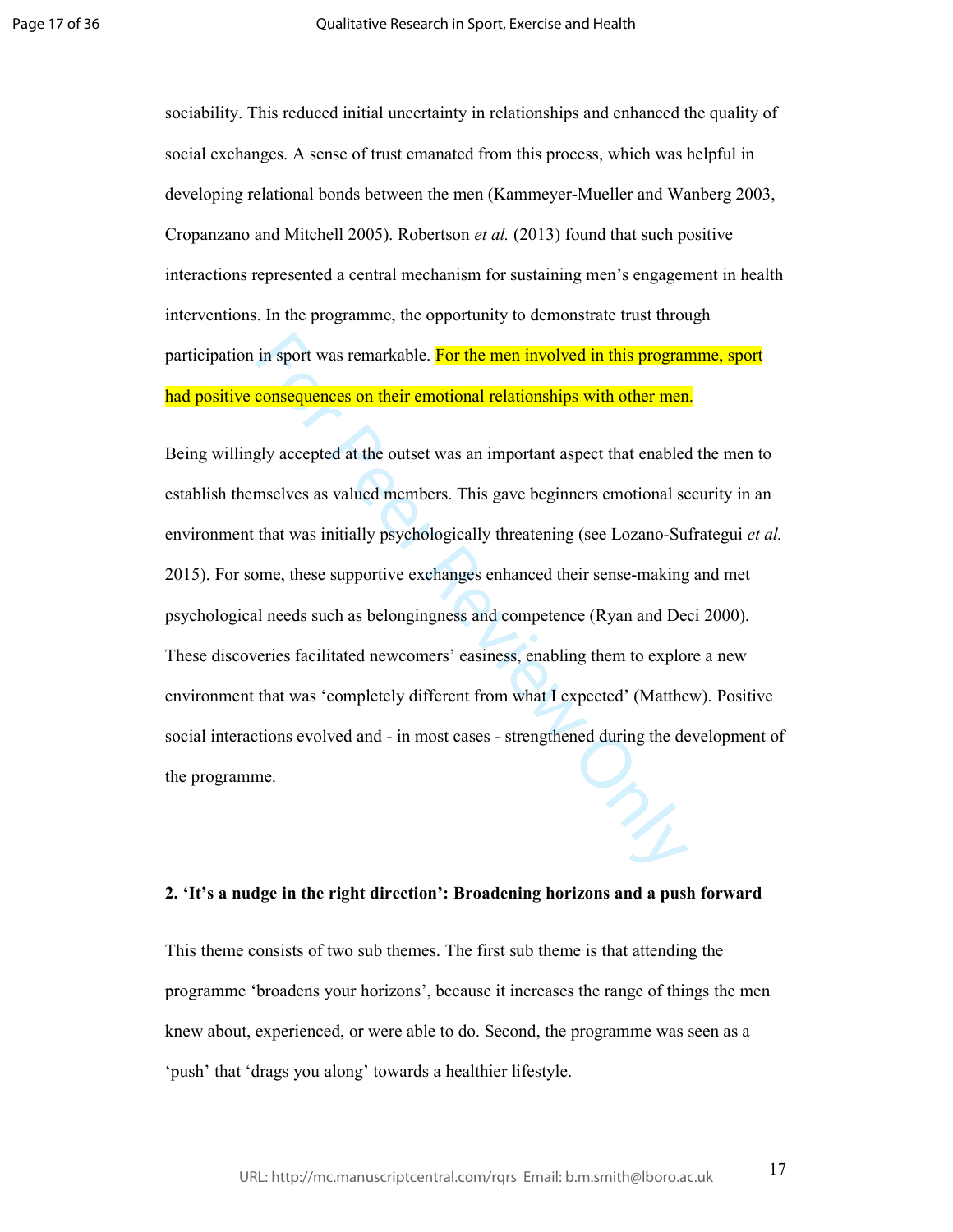## *2.1. It broadens your horizons*

Before attending the programme, many men thought that being healthy required out-ofthe- ordinary dietary regimens. For example, Ian said: 'When you talk about health [...] what you mean is eating a salad'. What is implied here is that participants felt that healthy lifestyles are restrictive and counterproductive, and futile thoughts like this prevented some men from attempting a lifestyle change. To illustrate this, Dean, talking about diets, said: 'You can only go so far, there's no point on making life miserable'.

ine men nom attempting a mestyle change. To must all the men nom attempting a mestyle change. To must all the r<br>incurrent stands: 'You can only go so far, there's no point on making life r<br>incumstances, some participants w Under such circumstances, some participants were *amotivated* - i.e. they lacked the intention to act (Bandura 1986) - towards weight loss because they did not feel competent about it (Ryan and Deci 2000). This may be a common feeling among some larger men because, as Chamberlain (2001) indicates, men may equate dieting with living a bland life. Further, the restrictiveness of the discourse of dieting (Chapman 1999) has been equated to an 'unhealthy obsession' (Crawford 2000, p. 219). Also, behaviours that some health professionals view as negative, may be seen by lay men as pleasurable parts of everyday life and essential to maintaining a sense of wellbeing and control (Davison *et al.* 1992).

However, men's preconceptions about the restrictions associated to 'healthy lifestyles' were challenged when men attended the programme. For example, Ian, after saying that 'to be healthy, you have to eat a salad or something like that', added:

That was my general impression. But when you start coming here, and you realise that healthy eating is not, not just eating salad, it is eating the right sort of [pause] you can still eat the foods that you like, it's just cutting down on the portions sizes.

In a similar vein, for Matthew the programme was an 'eye opener':

Well it [the programme] is an eye opener really, because you don't... you don't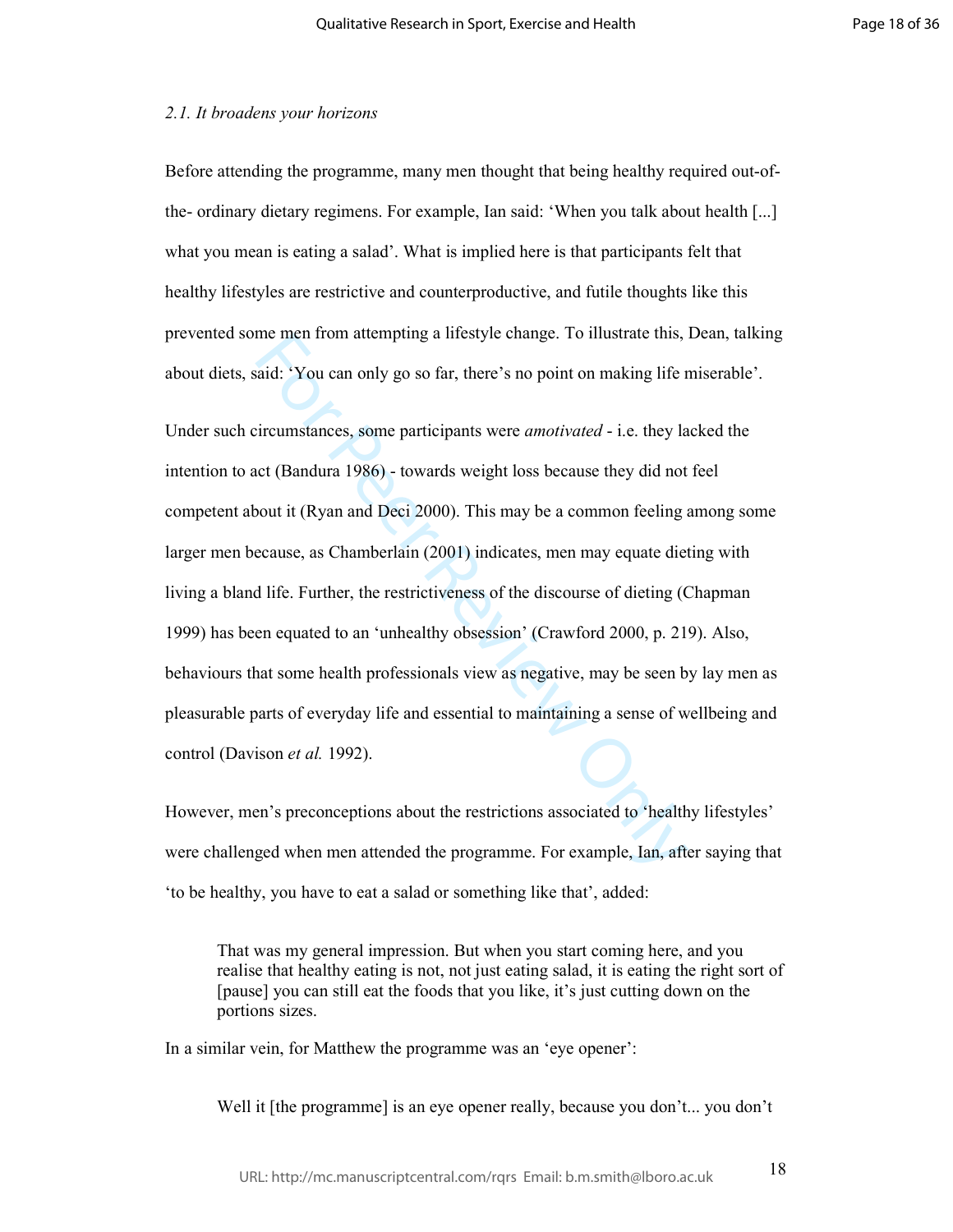know [sighs], you don't know what to put on your plate really, because you just think: 'Oh, I'll just pile it on'. But if it's a small amount is better really, just cut the sizes down, like I said, a fist full of meat, and then potatoes. Then you can eat as much vegs as you want, but just keep your meat, your protein, to a fist size. And obviously, I've been looking at different foods like chicken, pasta, with salad, ham salads; it's just mixing it up really.

Here, the programme is depicted as a provider of feasible solutions to tensions between control and release. Emergent themes included the idea that a substantial sacrifice or lifestyle change was needed; the plan was flexible; and there was a large variety of foods that could be eaten. According to Monaghan (2008, p. 102), 'these vocabularies of sustainability were intended to minimize feeling deprived'. These discoveries are important, because they provide viable answers to the 'structured disorder' that contemporary social life creates - i.e. control created by health authorities, e.g. weight loss vs. release encouraged by a capitalist society, e.g. overindulgence (Crawford 2000, p. 219).

ge was needed, the plan was nexible, and there was a large via<br>
uld be eaten. According to Monaghan (2008, p. 102), 'these v<br>
lity were intended to minimize feeling deprived'. These discove<br>
cause they provide viable answe A flexible approach to behaviour change is important if behaviour is to be maintained. According to Ian, restrictive solutions can have a self-defeating effect, because: 'The more you tell a man not to do something, the more he will do it, because men are stubborn'. Ian's comment is regarded, in social psychological terms, as a form of *reactance* that replicates previous research findings (Gough and Conner 2006) and supports Crossley (2006), who argues that those *rigid* attempts may exacerbate the very behaviours they are trying to prevent. According to this, a number of health promotion initiatives that attempt to highlight the dangers of certain behaviours and encourage individual responsibility for health may be running the risk of being counterproductive.

# *2.2. It pushes you along*

As opposed to men's reluctance to engage in restrictive diets, many participants talked about the programme as 'a starter' that 'gets you looking forward into the healthy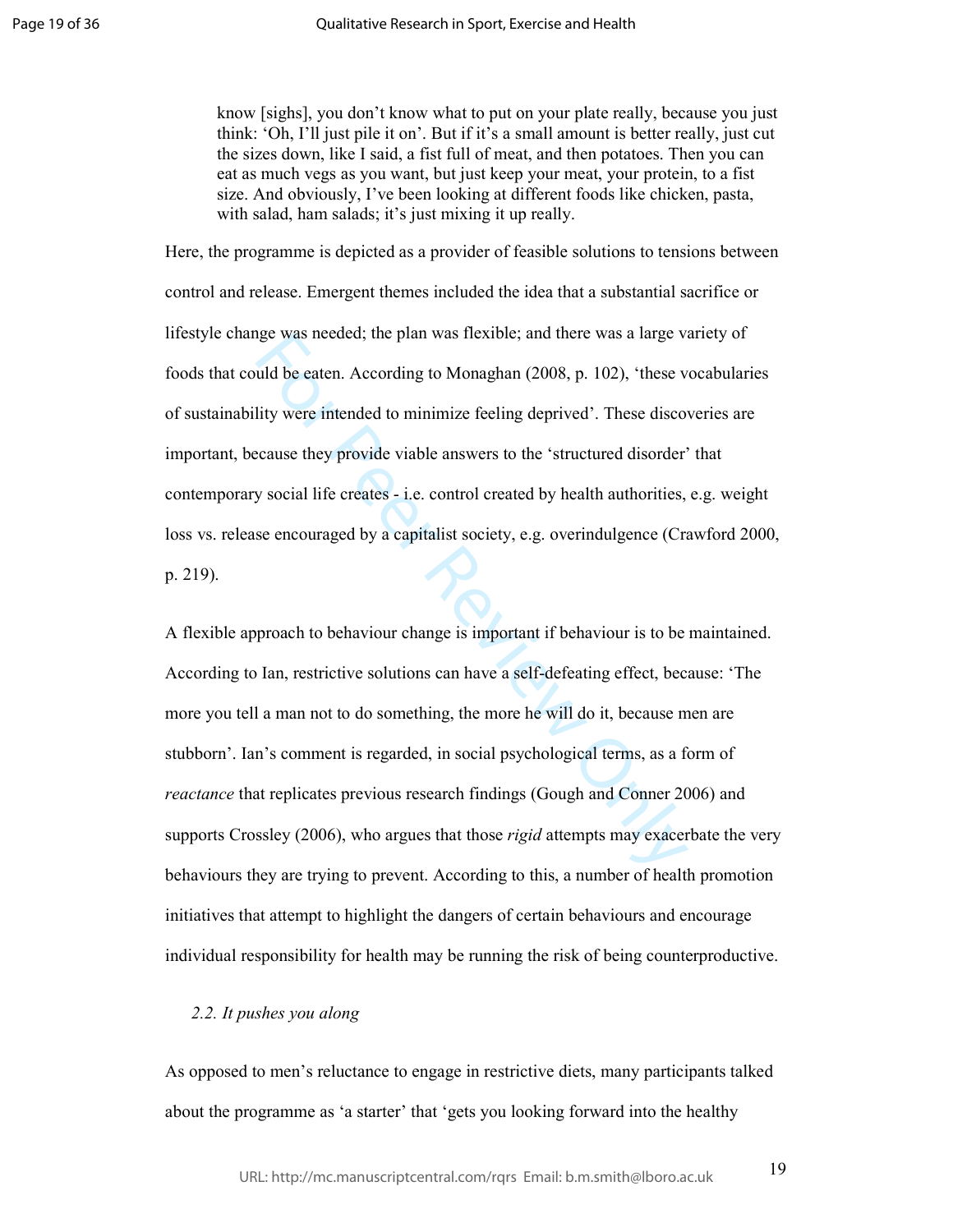option' (Matthew). However, the men emphasised the need for the programme to support their yearning for a healthy life. Metaphorically, the programme was perceived as a 'push' (Ralph), because it provided the men with the external control they needed to achieve the desired outcome (i.e. weight loss or other).

The short-term goals men set during completion of the programme helped them guide their actions which often resulted in a healthier lifestyle. This guidance was important because many men often talked about not feeling or being able to achieve weight loss on their own.

which often resulted in a nearliner inestyte. This guitaance wa<br>y men often talked about not feeling or being able to achieve<br>readiness to exert control was changeable. Although a few me<br>onfident to lose weight - or achiev Participants' readiness to exert control was changeable. Although a few men felt in control and confident to lose weight - or achieve other health-related goals – others believed that their health behaviours were beyond their personal control. For example, Conan said: 'If I didn't come here, motivation would go [...] I missed last week, I couldn't come last week, and I've put weight on the second week'. Similar to Conan, many men reported low self-efficacy regarding weight loss, or simply, finding other things to do. For example, Bert said: 'If someone is pushing me, then I'll do it. If I'm left with my own devices, then I can always find something else to do'. While many men wanted to lose weight before the programme, it was not until they were in the programme that their previous intentions translated into behaviour change: 'I don't have the motivation to go to the gym, I was looking for something like this, somebody to push me to do it' (Connor).

Men were implicitly or explicitly encouraged by other men during the sessions. Implicitly, men felt supported – particularly during the physical component – when they saw other men 'putting their heart and soul into the exercise' (Conan). This is an *imagined* form of support, where the men received visual information from others and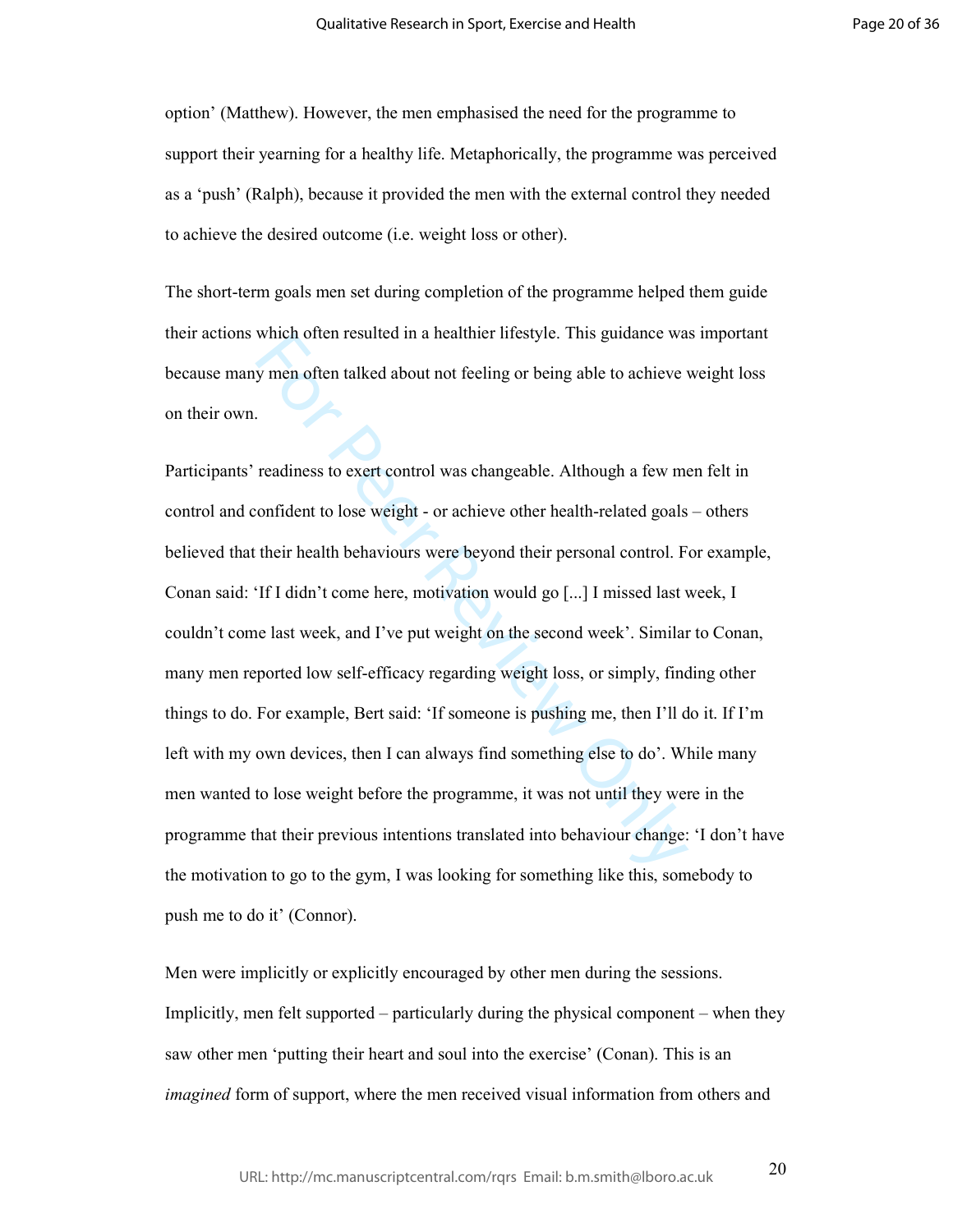they interpreted it as a social- psychological phenomenon of *shared pain*.

If you are on your own, you just go like that: 'I am not gonna try to sort of prove it to me', you know, you look in the mirror and go: 'It's gonna make no difference anyway'. But when you are with other people, and they are making the effort, you make the effort too. And I think that's why I enjoy training in this type of environment, and it makes you a bit more at ease. It doesn't make you self-conscious of yourself if that makes sense.

us) or physical (e.g. feeling shattered) - the fact that it was *sha* men's participation in the programme enjoyable. According to people face novel, physical threats, they experience an increasion people face novel, physi Although *pain* may have negative connotations – and can be emotional (e.g. feeling self- conscious) or physical (e.g. feeling shattered) - the fact that it was *shared* with others made men's participation in the programme enjoyable. According to Schachter (1959), when people face novel, physical threats, they experience an increased desire to affiliate with other people who are currently facing the same threat. Lazarus and Folkman (1984) also noted that uncertainty over one's feelings and responses generates an enhanced desire for social comparison and affiliation with similar others. Hence, due to the uncertainties the men faced at the outset they became active agents seeking that push - i.e. social comparison and affiliation - from others, with whom they shared the same emotional space.

Explicitly, the men received direct, verbal encouragement and support from other men. Although being independent and autonomous are characteristics of male gendered roles (Courtenay 2004), many men in this study valued the company of others with whom they shared social bonds. For example, Ian said:

If I'm doing it with other people then yeah, you know, I find it fun. If I have to go to the gym three times a week on my own, I wouldn't do it. I just go like that: 'Buff, can't be bothered'. One: I'm lazy; two: I don't push myself. I always need somebody, that's why I go with my brother [to the gym], because he'll push me, he'll sort of say: 'Come on, another five', or whatever. Whereas if I was on my own I'd go: 'Off. I'm knackered. I've done 4 minutes, I'm not gonna do the 10. I'm too tired', you know, just leave it like that: 'I'll do it next time I come' sort of thing, you know. That's why I find it personally better I think if you ask a lot of people they'll probably find it training with other people is a lot more, you get a lot more out of it, you tend to push yourself more when you are watching other people doing it.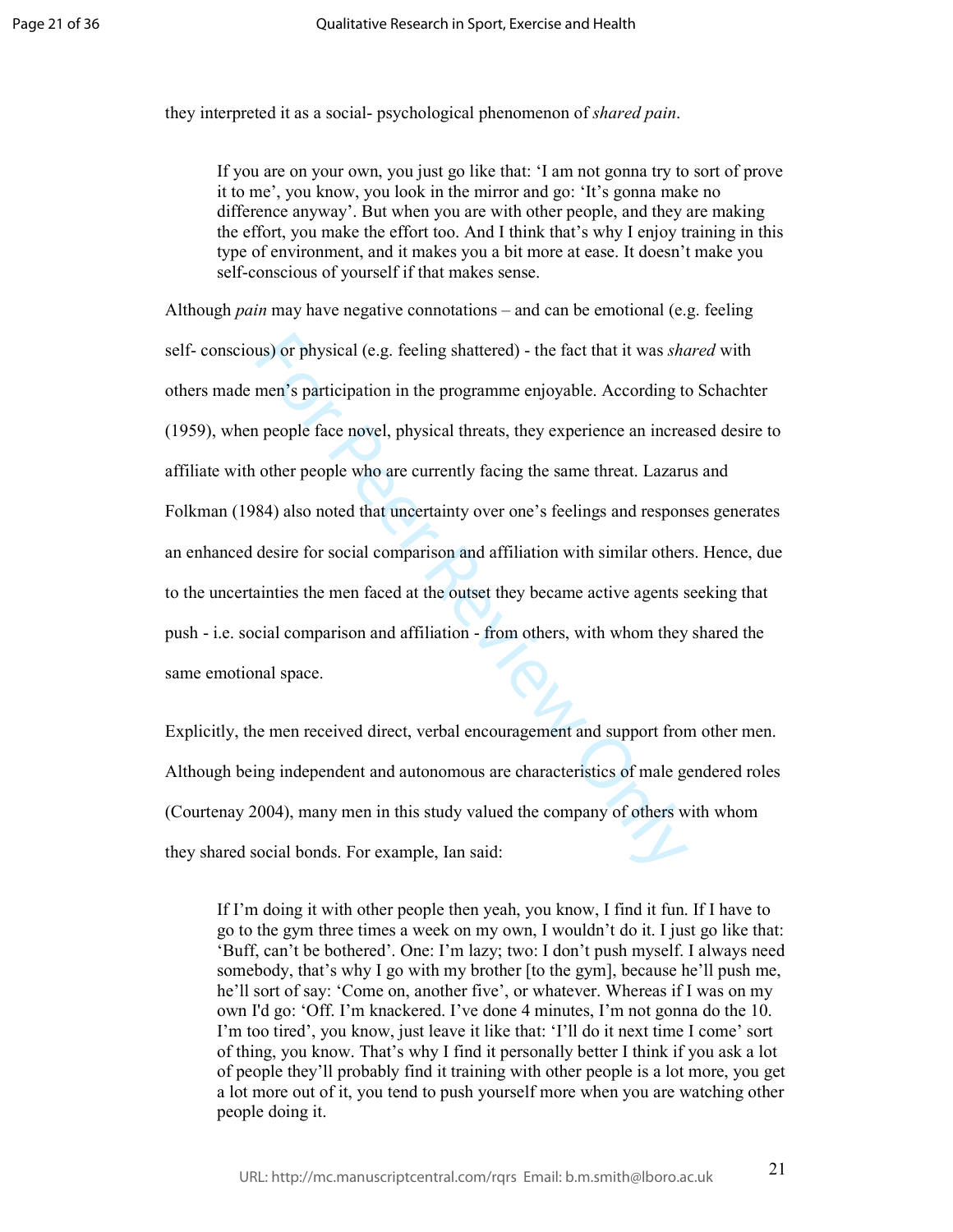This excerpt suggests that explicit, verbal encouragement from others may enhance men's feelings of belonging and enjoyment in a way that increases their physical involvement in a previously threatening emotional space (see Lozano-Sufrategui et al., 2015). Once again, relational factors are paramount.

## **3. 'You need to want to change': Taking control**

"Foush" from the programme was necessary in many cases to i<br>ange, maintaining it was dependent on the men"s ability to co<br>urs outside the programme. Taking control through "wanting<br>geme that helped men modify their behavi Although the 'push' from the programme was necessary in many cases to initiate behaviour change, maintaining it was dependent on the men's ability to control their own behaviours outside the programme. Taking control through "wanting to change" was a key theme that helped men modify their behaviours. The sense of choice, volition and freedom provided by the programme spurred men to trust it, because it did not impose on them a type of lifestyle that did not match their identities. Owing to trust, attempting weight loss became a desired process that was incorporated in the men's value systems. This is reflected in the first author's interaction with Don:

# *LL: Has anything stopped you from coming to the programme?*

Don: A couple of times I've missed because I had to take my mother-in-law to hospital appointments and stuff like that, but nothing else has stopped me. I've even come when I pulled my muscle, I still came. I didn't train as hard on it, but I still came and trained. I'd say, to me, it's my time now when I go training. And I get that at home, she [wife] says: 'you are always at training'. Three times a week, because I come here twice a week, and I do [other health programme] on a Tuesday, so yeah, so I say: 'you can do what you want to, I am not gonna stop you going out and doing what you want today. If you want to go out and do some swimming or training, anything, I can't stop you doing that'. But I look at it now, it's three nights a week, it's my time. It's only three hours when I go out training by myself [...] I've got to look after myself as well. And I spend time when I come home afterwards. It's only an hour so... but is time for myself [...] Nothing stops me coming.

In this example, it seems that Don has: (i) seen weight as amenable to *his control* 

through physical activity; (ii) seen this as important *for him*; and (iii) he has become

*conscious* of all this. Congruent with Robertson *et al.* (2013), trust appears to be the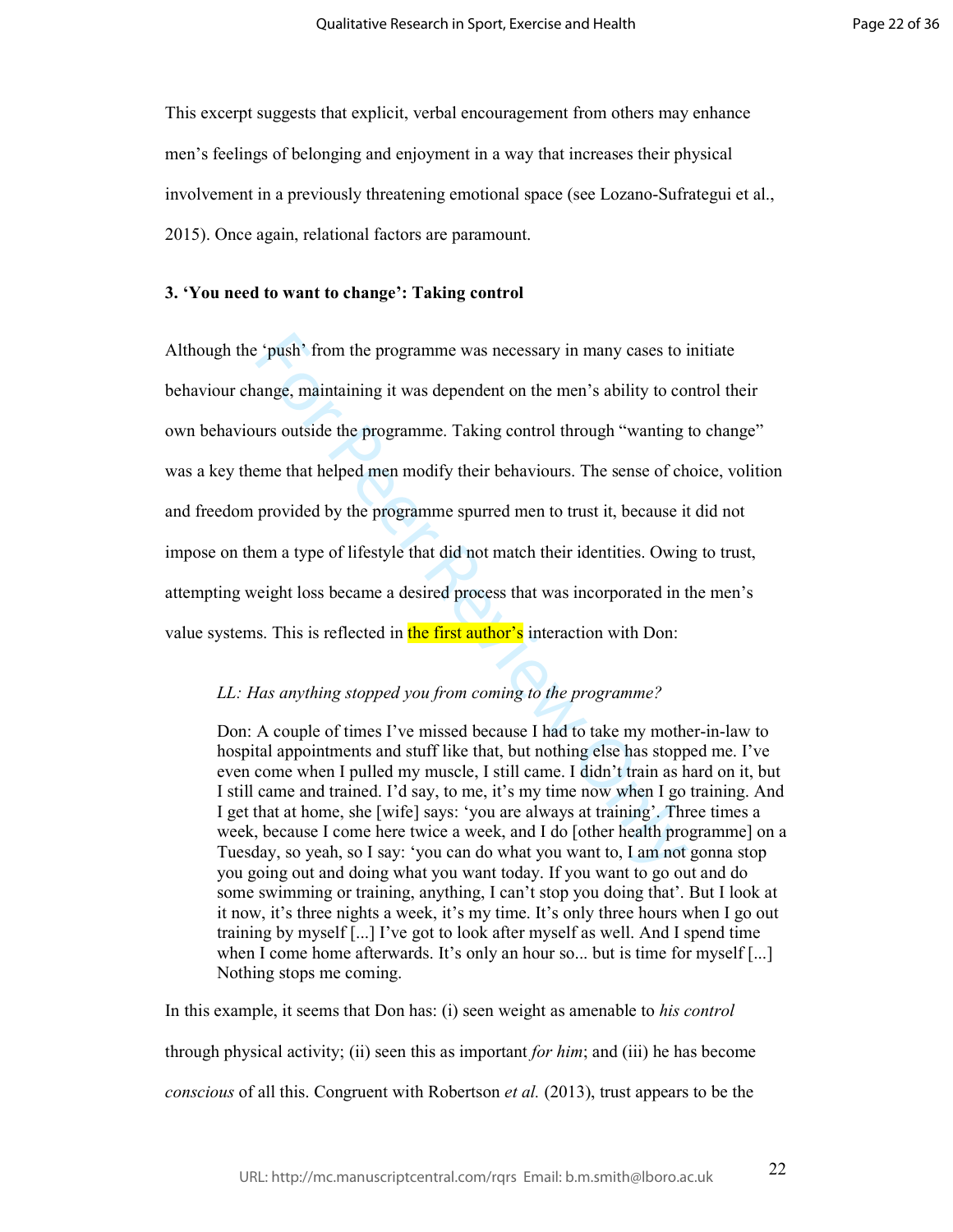mediator that facilitates these discoveries. Notably, developing trust is especially important with *hard-to-reach* groups, who often embody feelings of neglect, abuse, resentment, cultural misunderstanding and mistrust towards health professionals (Kierans *et al.* 2007). For example, Ian explained:

I think every man that's slightly overweight should have a go at this. Because it's not just about exercise. It's about making friends, and broadening your horizons, and being able to talk to somebody if you feel that you know things are not right for yourself, instead of going to a doctor, you can sort of maybe say, you know, I've had a couple of other guys that said such and such things and I'll go: 'Well, if it was me I'd...' and if it's not, then go and speak to someone about it, but don't feel embarrassed about doing so, or whatever... but sometimes, when men are talking to men, it's easier than like talking to a doctor, or you know, talking to anybody else, you know what I mean. When they're training together they'll say: 'Oh, I damaged my calf, you know, I've found a bit of a lump in the leg' or whatever, and I'll go: 'Get it looked at', and they say: 'Yeah maybe you're right, maybe I should do', or something like that, you know.

Solution of a using an original of the solution of the mat you ket that you ket the speak for yourself, instead of going to a doctor, you can sort of r now, I've had a couple of other guys that said such and such to Nell, The process through which the men incorporated the programme's values into their own lives was facilitated by the support for autonomy that the programme provided. The programme deliverers' endeavour to encourage men to set their own weekly goals epitomises their attempt to support autonomy. According to Bandura (2004), motivation is highly enhanced by helping people to see how habit changes and health-related goals are in their self-interest. Simplified, the programme encouraged the men to pursue personal goals rooted in their own value system. In an interview with Pierce, he talked about the goals he had achieved the previous week: 'bike every day, more fruit and stay off processed foods, completed full session, no chocolate at all, which I did, Yeah!' (Pierce). Setting goals enabled the men to exert control and translate their values and intentions into action in their lives outside the programme. Although all the men attending the programme were given a 'fixed' goal – i.e. losing 5% of their body weight in 12 weeks – each man decided how to do it, based on their personal circumstances. Through setting goals, men demonstrated a degree of confidence and control that enabled them to achieve their aspirations (Crawford 2000). In analogy to a virtuous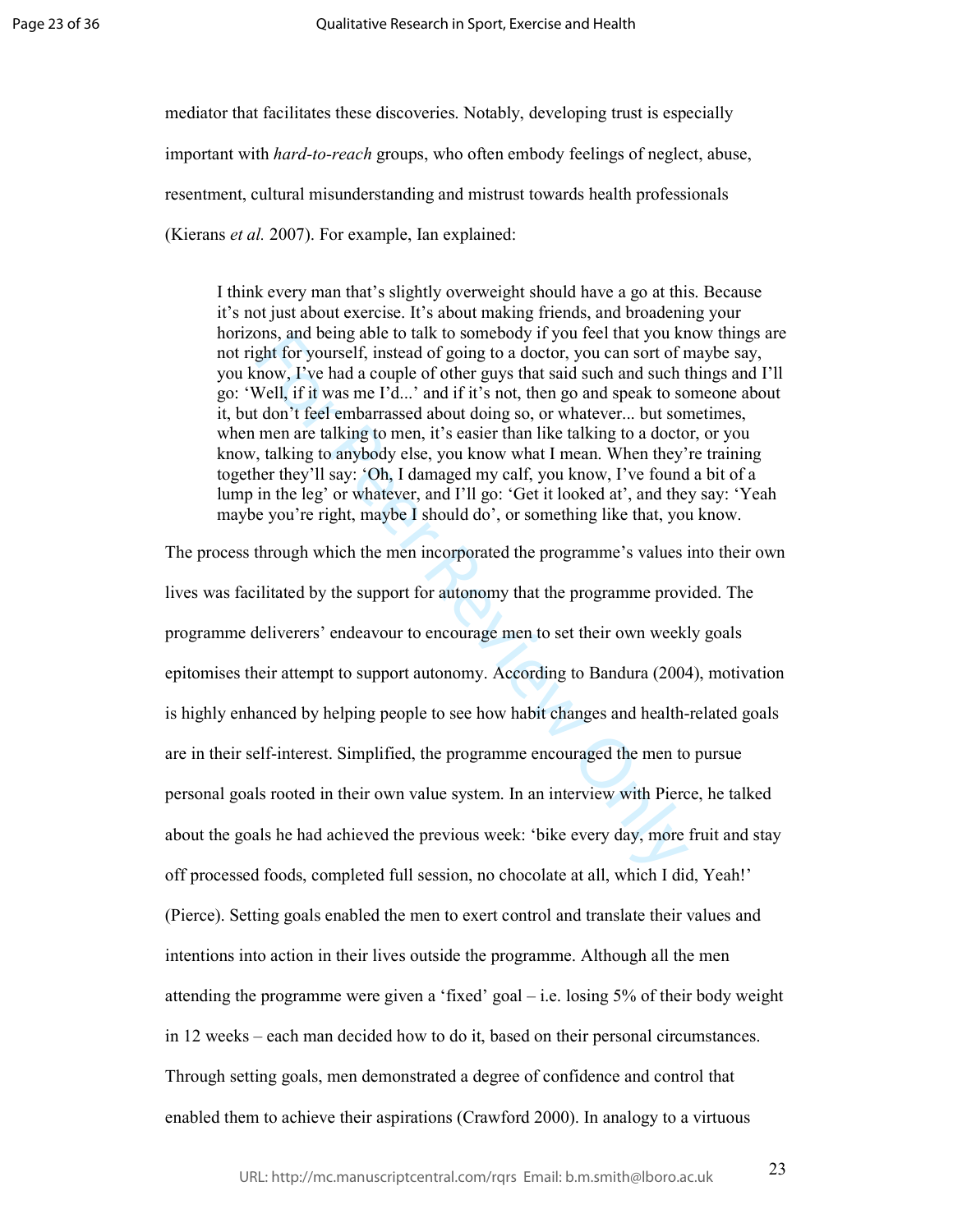circle, achieving their own goals – rooted in their own value system – and seeing and feeling the difference was a further incentive for the men to set new goals and attempt healthier lifestyles on a weekly basis. Dean explained it:

I just think you can set yourself on doing something and you'll do it. That's true. That's what I do. My goal is 13.7 [13st 7lb]. I'll get 13.7. There is no question about it. That goal has to be superseded with another one: maintaining 13 stone. That's what I've gotta do after [...] I think I can do that. I hope so, that's what my plan is.

ison to be the talked about the programme as someth<br>popportunity to change, noting also that change was a matter of<br>ontrol. Metaphorically, he referred to this process as follows:<br>that you wanna do with it?'. Arguably, 'th Ian referred to self-control when he talked about the programme as something that provided an opportunity to change, noting also that change was a matter of personal choice and control. Metaphorically, he referred to this process as follows: 'The ball is in your court, what you wanna do with it?'. Arguably, 'the ball' symbolises the sense of choice, volition and freedom men found in the programme. Instead of suggesting that men come to align with dominant discourses around personal responsibility for health/weight, this metaphor refers to the men's increased ability to take control of their lifestyles by deciding for themselves what matters in the context of their lives. The realisation that men could take personal responsibility for something (i.e. weight/health) that had previously been seen as outside of their own control made the men feel autonomous towards feasible and sustainable regulation of their own health behaviours. Central to all this was the possibility of taking personal control within a safe relationally-oriented space.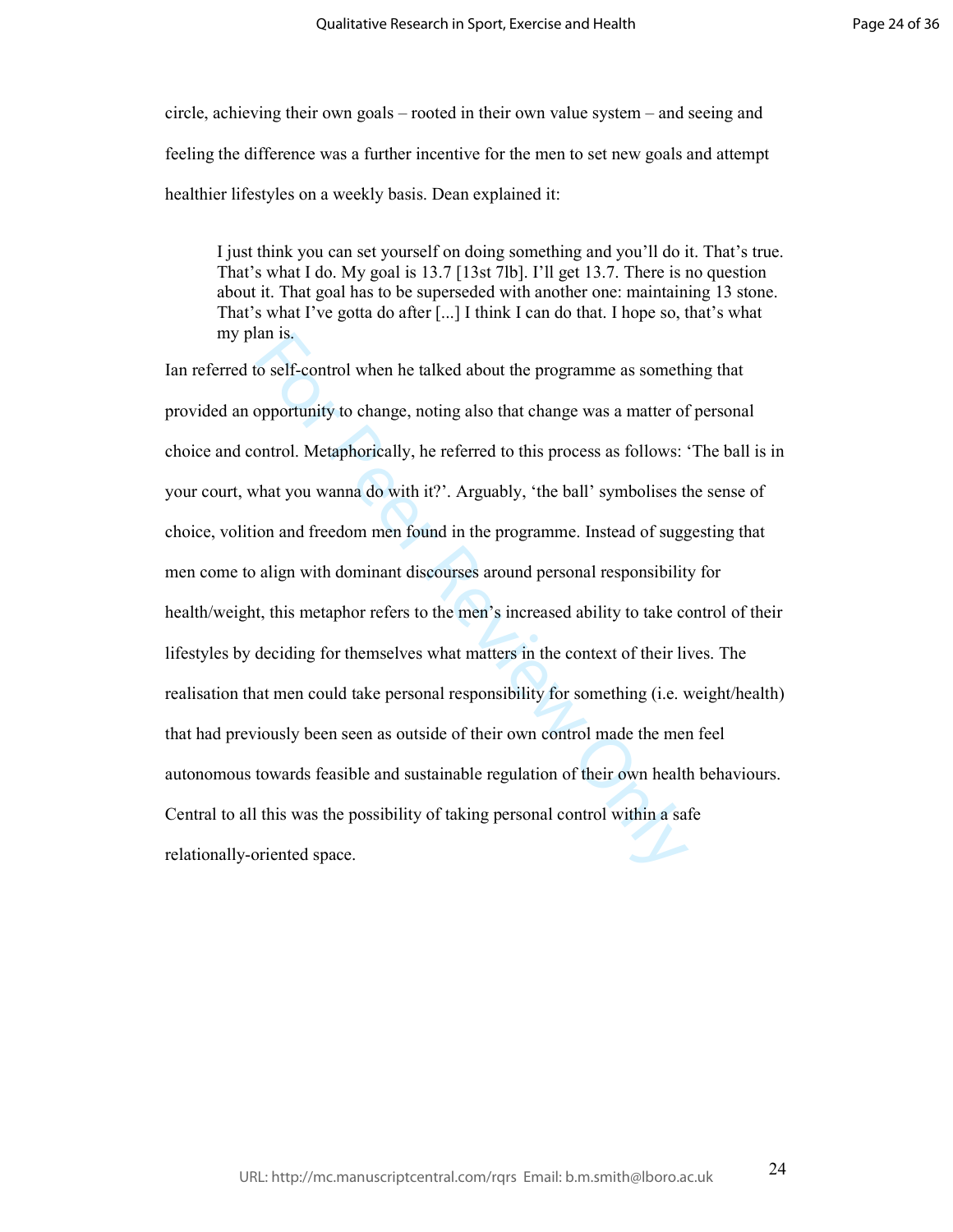#### **Conclusions**

se are largery weight-centred and fikely to threat health and castle<br>stigmatizing heavy people (O'Reilly and Sixsmith 2012, Med<br>2017). To illustrate this point, instead of prioritizing the performed<br>alternation and secure Adopting a bottom-up approach, we have explored the personally meaningful, valuable and significant processes that men experienced during their participation in a weight loss programme. Our findings suggest that these processes do not always reciprocate, and sometimes even contradict, the top-down priorities established by public health policies. These are largely weight-centred and likely to threat health and cause harm, for example, by stigmatizing heavy people (O'Reilly and Sixsmith 2012, Medvedyuk, Ali and Raphael, 2017). To illustrate this point, instead of prioritizing the performance outcome of weight loss, this group of men valued the relational processes inherent in making and sustaining meaningful interpersonal connections with others on the programme. Participation in football offered the men a space for emotional investment in relationships with other men. Such emotional security spurred in the men a sense of trust, affiliation and competence within the programme that facilitated behaviour change. This suggests that moving beyond a "healthist" approach (Crawford, 1980), and recognizing, embracing and addressing the complexity of the social structural contexts in which health behaviour change takes place is paramount in health interventions (Lupton, 2014).

Instead of imposing restrictive lifestyles, the weight management programme was perceived as an empowering space that enabled the men to explore flexible attempts to improve their lifestyles. As opposed to counterproductive traditional approaches to health promotion, which were perceived as rigid and generated mistrust and reactance, the programme enabled the men to change their behaviours in ways that fit within their schedules, individual priorities and interests. The sense of choice, volition and freedom found in the programme matched men's identities and made behaviour change feasible – something the men valued and wanted to do - and sustainable, because it fit within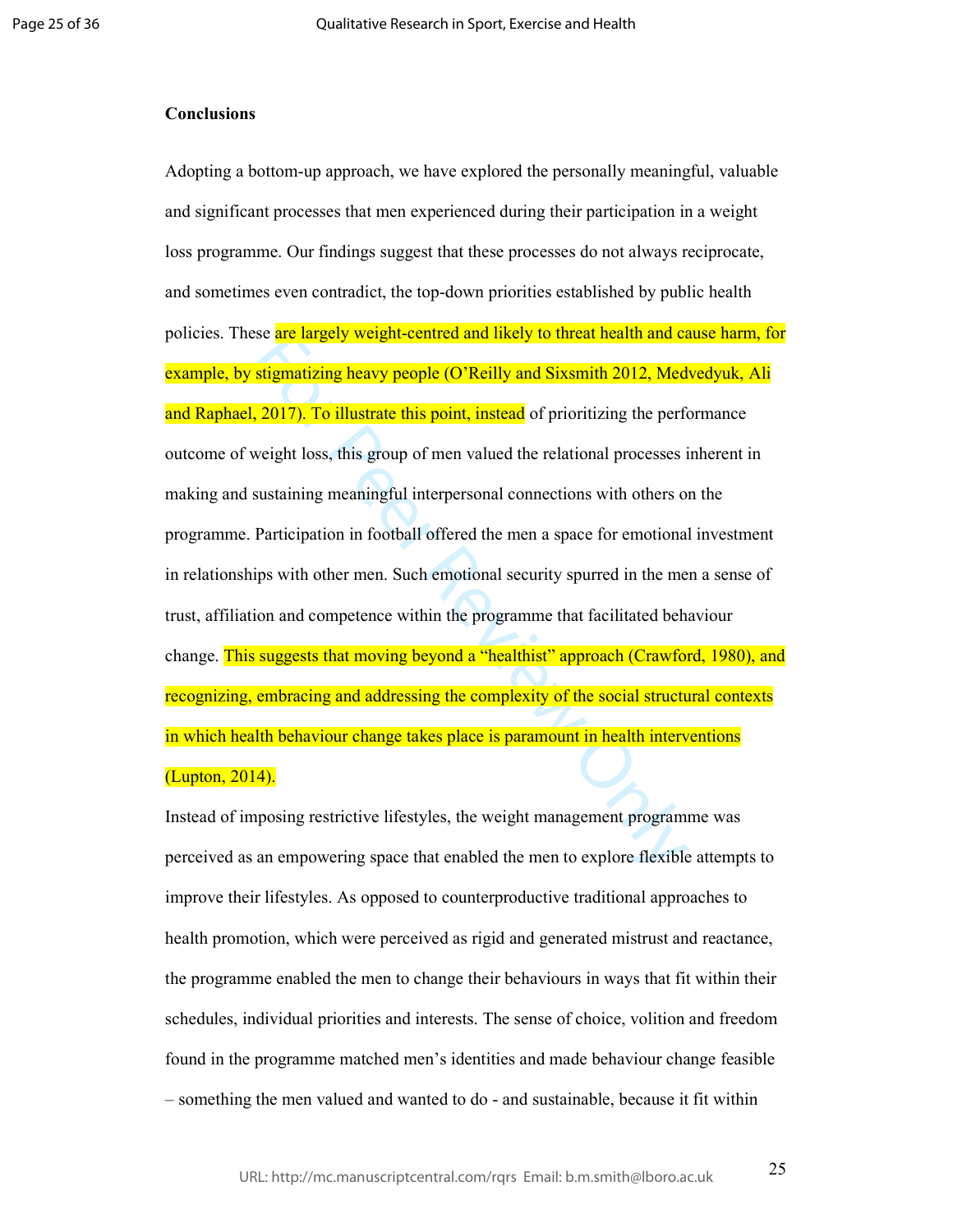Page 26 of 36

their other, more important priorities. Similar to other effective health-centred approaches such as Health at Every Size (Bacon et al. 2002), prioritising the above personal and social aspects within health interventions, independent of whether weight was lost, led to more sustainable health improvements for this group of men.

that giving people information win be sumerent to stimulate entific. Men in this study had some accurate knowledge of what a r their views on the restrictiveness of those diets prevented the m. This suggests that if knowle Some implications can be drawn from this study. First, the findings suggest the assumption that giving people information will be sufficient to stimulate change is false and unscientific. Men in this study had some accurate knowledge of what a healthy diet was, however their views on the restrictiveness of those diets prevented them from adopting them. This suggests that if knowledge and information are to work effectively in promoting behaviour change, these ideas need to be easily translated into practice in the context of men's lives. Second, for some men, behaviours like eating, drinking, and being physically (in)active are ingrained in everyday lives, routines and habits. To an extent, these behaviours define a man's sense of self. Consequently, restrictive messages resulting from top-down approaches, such as exercising 150 minutes a week or eating five portions of fruit and/or vegetable a day, may inherently involve asking them to become a different person from the one they are. Third, the overreliance on quantitative methods and statistical probability indicators in epidemiological research has provided a receptive environment for obesity to be framed as an 'epidemic' (Campos et al., 2006; Gard and Wright 2005). As we have previously highlighted in this study and resonating LeBesco(2011), such vocabulary pathologizes fatness and can result in a heightened sense of shame amongst those who see themselves as fat and, as many men in this study reported, an aversion to seek medical care when needed. By using a qualitative approach in this study, we have provided men with an opportunity to talk about what 'health' means to them. In doing so, we have learned why men do what they do, and what can be done to from a public health policy and intervention point of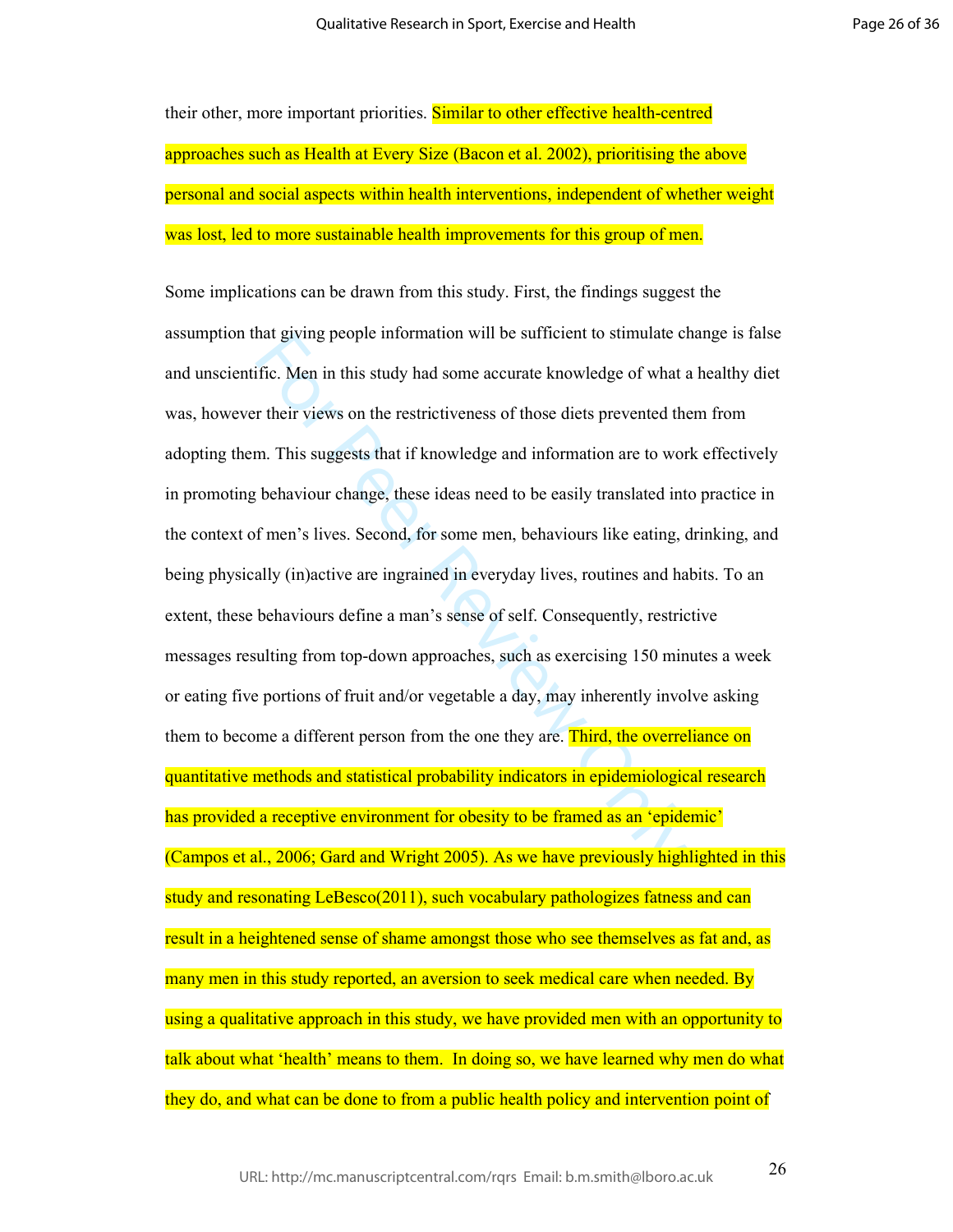have for not engaging in traditional weight loss programmes.<br>
tified some of the key ingredients that can make health intervisitive for hard-to-reach men.<br>
sements<br>
sements<br>
would like to thank all the participants who kin view to reduce the gap in inequalities in health. Such understanding is important because, as suggested by Madvedyuk et al. (2017), it is now time to end the obesity and health focus, by moving towards an understanding of how societies can achieve a more equitable distribution of the social determinants of health, as these are the ones with better population health profiles and lower obesity rates. We believe that we have made a contribution to this area, and through this study, we now understand the legitimate reasons men have for not engaging in traditional weight loss programmes. In addition, we have identified some of the key ingredients that can make health interventions culturally sensitive for hard-to-reach men.

## **Acknowledgements**

The authors would like to thank all the participants who kindly volunteered to participate in this research.

## **Disclosure statement**

No potential conflict of interest was reported by the authors.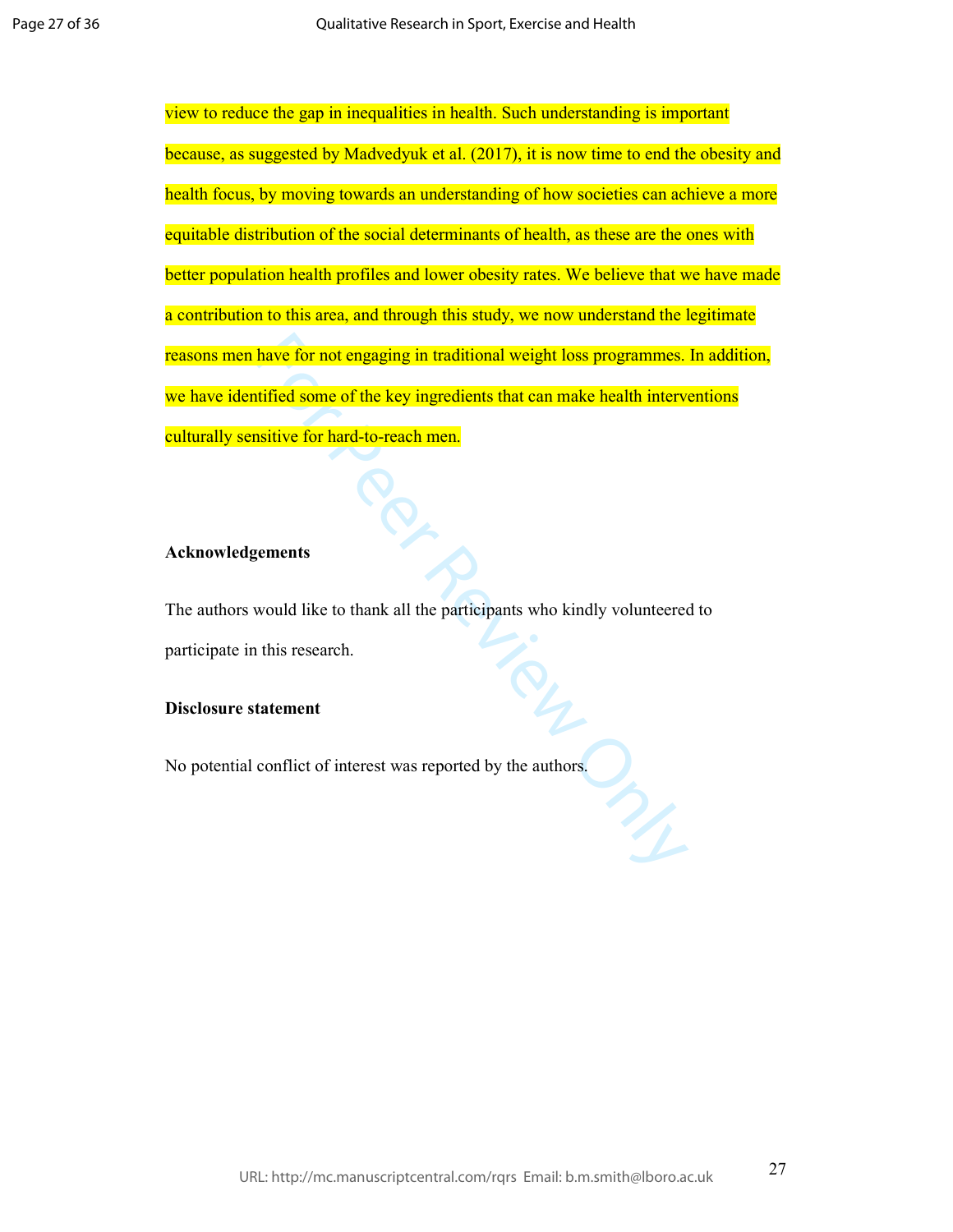## **References**

Adams, J., McCreanor, T. and Braun, V., 2013. Gay men's explanations of health and how to improve it. *Qualitative Health Research*, *23*(7), pp.887-899.

I well-being and eating and activity behaviours. *International*<br>
5), pp.854-865.<br>
1986. *Social foundations of thought and action: A social cogn*<br>
1986. *Social foundations of thought and action: A social cogn*<br>
1986. *Ac* Bacon, L., Keim, N., Van Loan, M., Derricote, M., Gale, B. and Kazaks, A., 2002. Evaluating a "non-diet" wellness intervention for improvement of metabolic fitness, psycholgoical well-being and eating and activity behaviours. *International Journal of* 

*Obesity, 26*(6), pp.854-865.<br>Bandura, A., 1986. *Social foundations of thought and action: A social cognitive theory.* London: Prentice-Hall.

Bandura, A., 2004. Health promotion by social cognitive means. *Health Education and Behavior,* 31 **,**pp. 143-164.

Barone, T. and Eisner, E.W., 2011. *Arts based research*. London: Sage.

Bourdieu, P., 2001. *Masculine domination*. California: Stanford University Press.

Braun, V., Clarke, V. and Weate, P., 2016. Using thematic analysis in sport and exercise research. In: Smith and Sparkes. Eds. *Routledge handbook of qualitative research in sport and exercise.* Oxford: Routledge

Cameron, E. and Bernardes, J., 1998. Gender and disadvantage in health: men's health for a change. *Sociology of Health & Illness*, *20*(5), pp.673-693.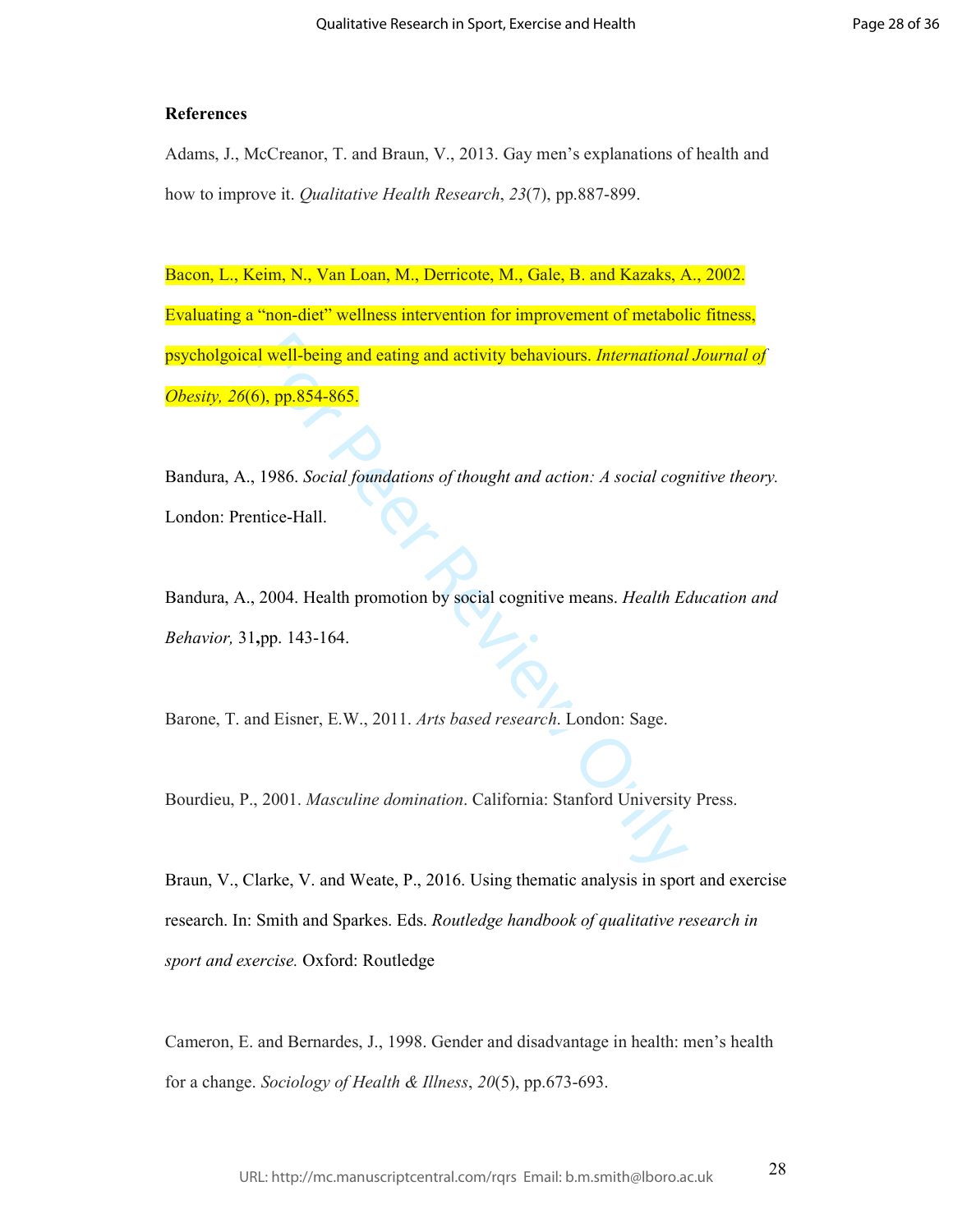Campos, P., Saguy, A., Ernsberger, P., Oliver, E. And Gaesser, G. (2006). The epidemiology of overweight and obesity: Public health crisis or moral panic?

*International Journal of Epidemiology, 35,* 55-60. DOI:10.1093/ije/dyi254 Chamberlain, M., 2001. Oscar Zeta Acosta's autobiography of a brown buffalo: A fat man's recipe for Chicano Revolution. In: Braziel and Lebesco. eds. *Bodies out of bounds: Fatness and transgression.* California: University of California Press.

ness and transgression. California: University of California Pr<br>
E., 1999. From "dieting" to "healthy eating": An exploration<br>
sof eating. In: Sobal and Maurer. eds. *Interpreting weight: Th*<br>
of fatness and thinness. Lond Chapman, G. E., 1999. From "dieting" to "healthy eating": An exploration of shifting constructions of eating. In: Sobal and Maurer. eds. *Interpreting weight: The social management of fatness and thinness***.** London: Aldine Transaction, pp. 49-73.

Coates, D. and Winston, T., 1983. Counteracting the deviance of depression: Peer support groups for victims. *Journal of Social Issues,* 39 **,**pp. 169-194.

Connell, R.W. and Messerschmidt, J.W., 2005. Hegemonic masculinity: Rethinking the concept. *Gender & society*, *19*(6), pp.829-859.

Courtenay, W., 2004. Making health manly: social marketing and men's health. *Journal of Men's Health and Gender,* 1 **,**pp. 275-27.

Courtenay, W.H., 2000. Constructions of masculinity and their influence on men's wellbeing: a theory of gender and health. *Social science & medicine*, *50*(10), pp.1385-1401.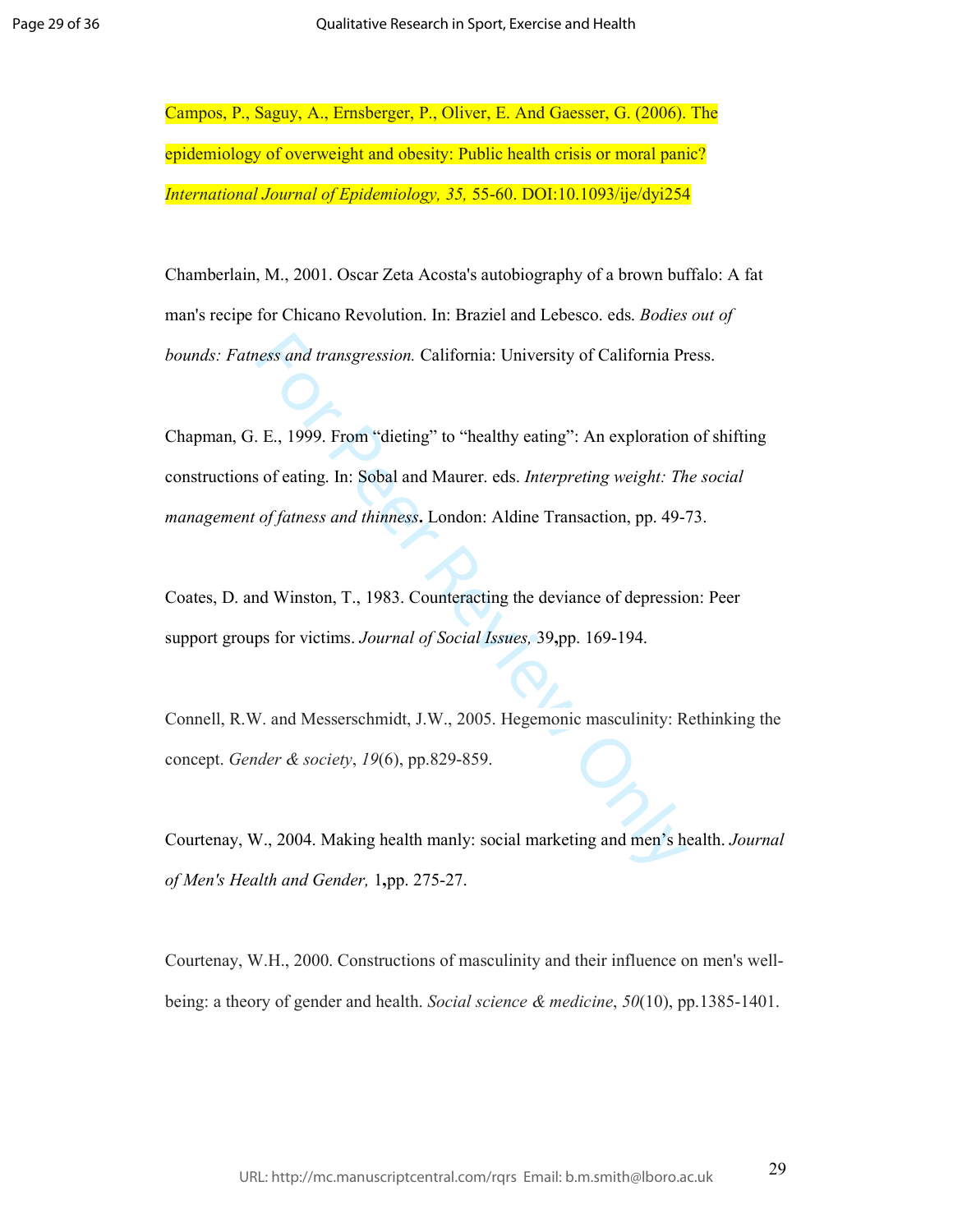Crawford, R., 2000. The ritual of health promotion. In: Williams, Gabe and Calnan. eds. *Health, Medicine and Society. Key Theories, Future Agendas.* New York: Routledge.

Creswell, J. W., 2012. *Qualitative inquiry and research design: Choosing among five approaches*. London: Sage.

Cropanzano, R., Mitchell, M. S., 2005. Social exchange theory: An interdisciplinary review. *Journal of Management,* 31 **,**pp. 874-900.

Crossley, N., 2006. *Reflexive embodiment in contemporary society: The body in late modern society*. London: McGraw-Hill Education.

R., Mitchell, M. S., 2005. Social exchange theory: An interdianal of Management, 31,pp. 874-900.<br>
2006. *Reflexive embodiment in contemporary society: The bety.* London: McGraw-Hill Education.<br>
Frankel, S., Smith, G. D., 1 Davison, C., Frankel, S., Smith, G. D., 1992. The limits of lifestyle: re-assessing 'fatalism'in the popular culture of illness prevention. *Social Science and Medicine,* 34 **,**pp. 675-685.

Denzin, N.K., 1989. *Interpretive biography*. London: Sage.

Denzin, N.K., 2016. *The qualitative manifesto: A call to arms*. Oxford: Routledge.

Denzin, N.K. and Lincoln, Y.S., 2008. *The landscape of qualitative research.* London: Sage.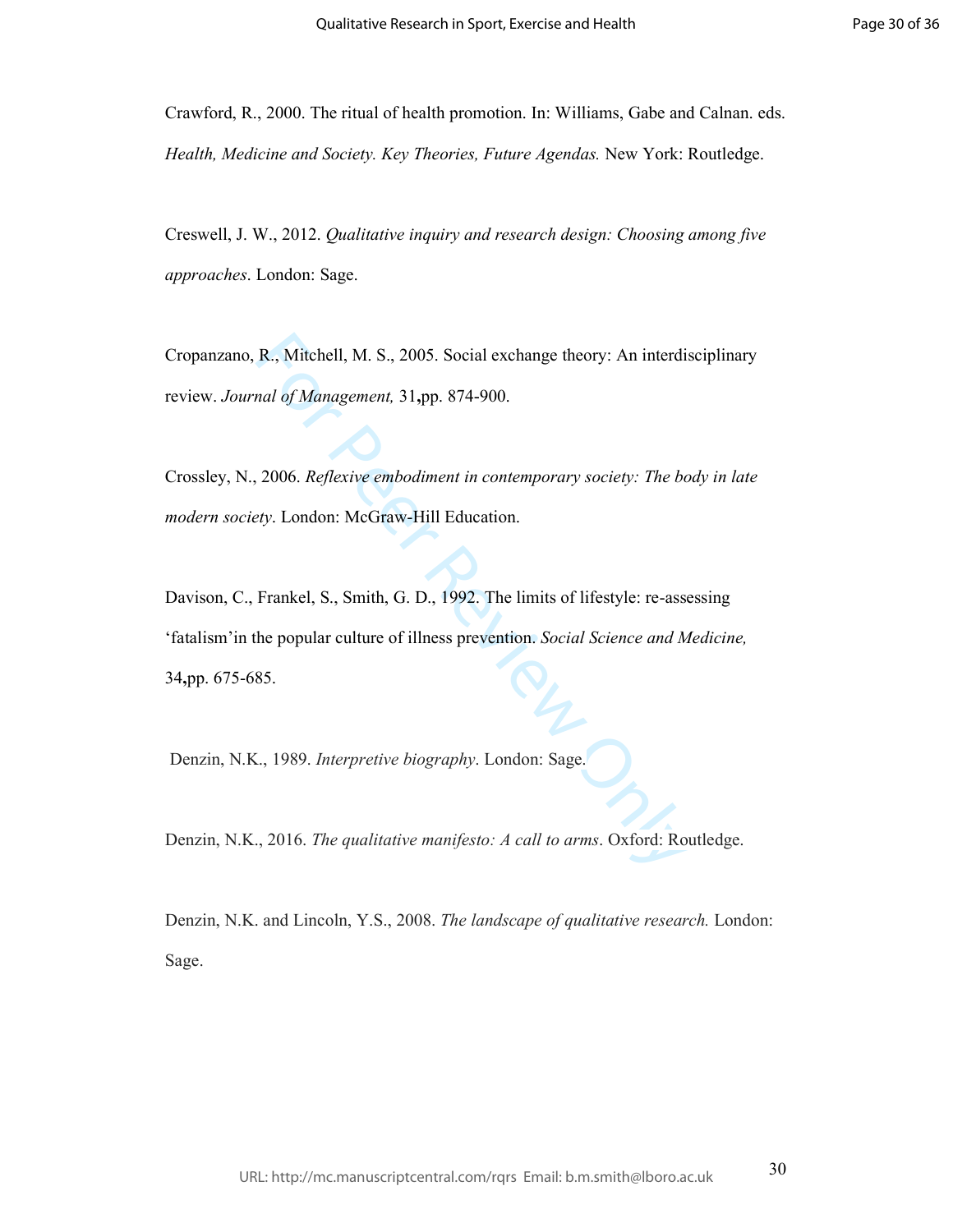Douglas, K., Carless, D., 2009. Abandoning the performance narrative: Two women's stories of transition from professional golf. *Journal of Applied Sport Psychology, 21(2),* 213-230.

Douglas, K., Carless, D., 2010. Restoring connections in physical activity and mental health research and practice: A confessional tale. *Qualitative Research in sport and Exercise,* 2 **,**pp. 336-353.

p. 336-353.<br>
Carless, D., 2015. *Life story research in sport: understanding*<br>
of elite and professional athletes through narrative. Abingdon<br>
E. and Zieff, S.G., 2015. Bearing bodies: physical activity, ob<br>
in the bear co Douglas, K., Carless, D., 2015. *Life story research in sport: understanding the experiences of elite and professional athletes through narrative.* Abingdon, UK: Routledge.

Edmonds, S.E. and Zieff, S.G., 2015. Bearing bodies: physical activity, obesity stigma, and sexuality in the bear community. *Sociology of Sport Journal*, *32*(4), pp.415-435.

Faugier, J., Sargeant, M., 1997. Sampling hard to reach populations. *Journal of Advanced Nursing,* 26 **,**pp. 790-797.

Gard, M. and Wright, J., 2005. *The obesity epidemic: science, morality and ideology.* New York: Routledge.

Gergen, K. J., 2009. *Realities and relationships: Soundings in social construction*. Harvard: Harvard University Press.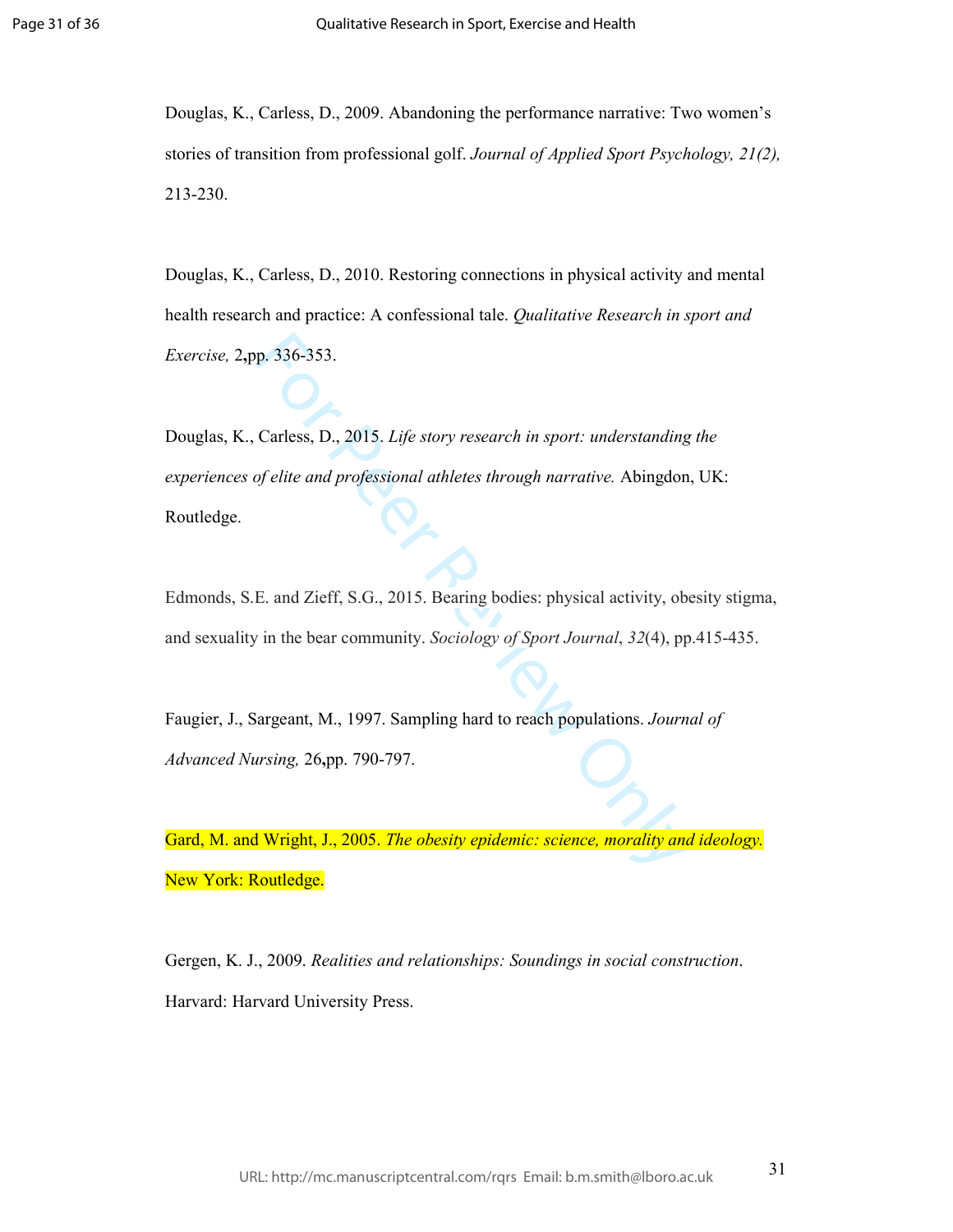Gough, B., Conner, M. T., 2006. Barriers to healthy eating amongst men: A qualitative analysis. *Social Science and Medicine,* 62 **,**pp. 387-395.

Lincoln, Y.S. and Guba, E.G., 1989. Ethics: The failure of positivist science. *The Review of Higher Education*, *12*(3), pp.221-240.

Hakmiller, K. L., 1966. Threat as a determinant of downward comparison. *Journal of Experimental Social Psychology,* 1 **,**pp. 32-39.

L. L., 1966. Threat as a determinant of downward comparison.<br>
I Social Psychology, 1,pp. 32-39.<br>
Wee, S., Gray, C.M., Anderson, A.S., Brady, A., Bunn, C., Dot<br>
Grieve, E., Leishman, J. and Miller, E., 2014. A gender-sensit Hunt, K., Wyke, S., Gray, C.M., Anderson, A.S., Brady, A., Bunn, C., Donnan, P.T., Fenwick, E., Grieve, E., Leishman, J. and Miller, E., 2014. A gender-sensitised weight loss and healthy living programme for overweight and obese men delivered by Scottish Premier League football clubs (FFIT): a pragmatic randomised controlled trial. *The Lancet*, *383*(9924), pp.1211-1221.

Kammeyer-Mueller, J. D., Wanberg, C. R., 2003. Unwrapping the organizational entry process: disentangling multiple antecedents and their pathways to adjustment. *Journal of Applied Psychology,* 88 **,**p. 779.

Kierans, C., Robertson, S., Mair, M. D., 2007. Formal health services in informal settings: findings from the Preston Men's Health Project. *Journal of Men's Health and Gender,* 4 **,**pp. 440-447.

Lazarus, R. S., Folkman, S., 1984. *Stress, appraisal, and coping.* New York: Springer Publishing Company.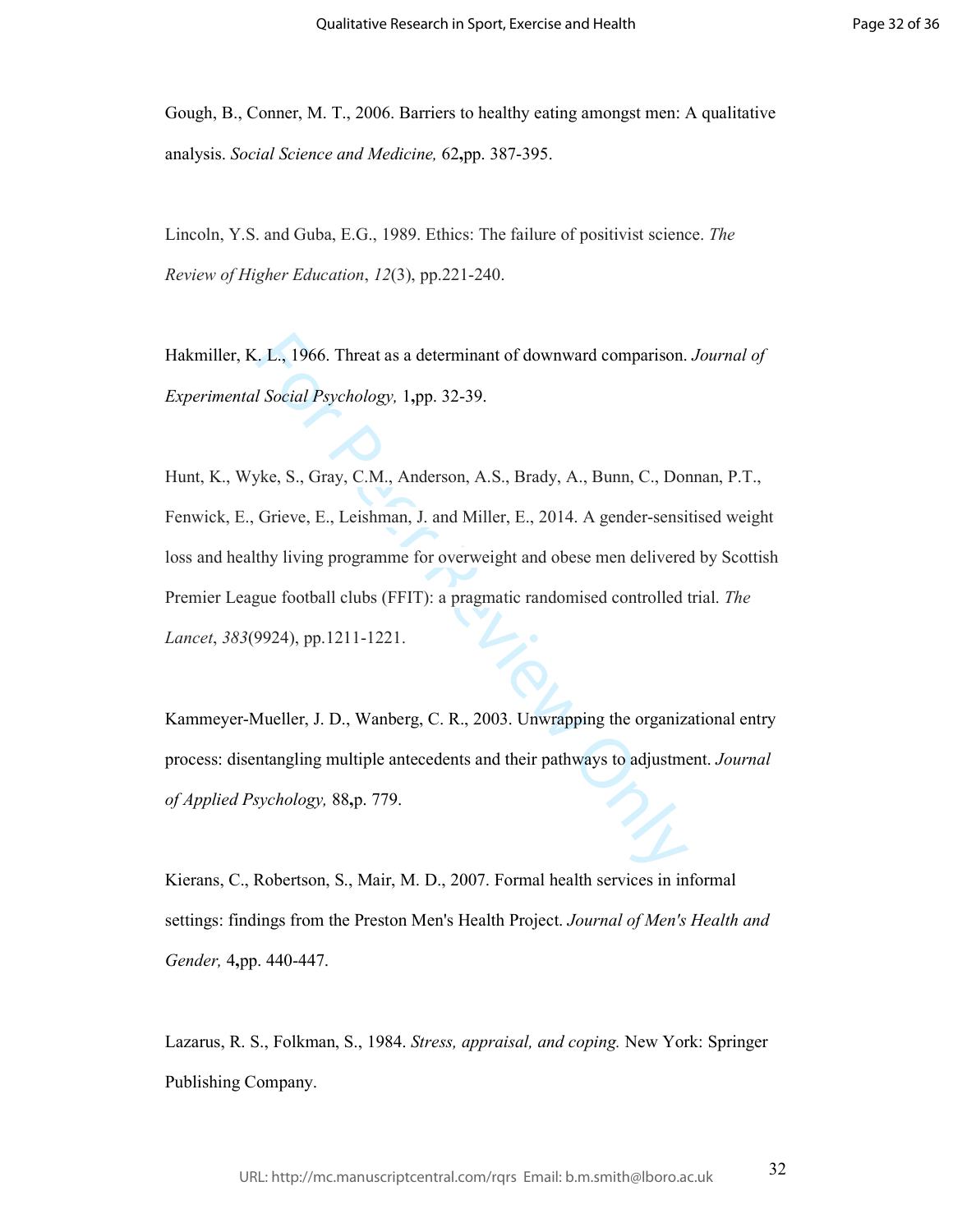Lee, C. and Owens, R.G., 2002. Issues for a psychology of men's health. *Journal of Health Psychology*, *7*(3), pp.209-217

Lee, L.T., Willig, A.L., Agne, A.A., Locher, J.L. and Cherrington, A.L., 2016. Challenges to healthy eating practices: a qualitative study of non-Hispanic black men living with diabetes. *The Diabetes educator*, *42*(3), pp.325-335.

Lincoln, Y.S. and Guba, E.G., 1985. *Naturalistic inquiry*. London: Sage.

iabetes. *The Diabetes educator*, 42(3), pp.325-335.<br>
and Guba, E.G., 1985. *Naturalistic inquiry*. London: Sage.<br>
ategui, L. *et al.*, 2015. 'Sorry mate, you're probably a bit too f<br>
this': Men's Experiences of Weight Sti Lozano-Sufrategui, L. *et al*., 2015. 'Sorry mate, you're probably a bit too fat to be able to do any of this': Men's Experiences of Weight Stigma and Its Implications. *International Journal of Men's Health, 15*(1), pp. 4-23.

Lozano, L. and Carless, D., 2017. Becoming a narrative researcher: a story of moments, realisations and turnarounds. *Movimento*, 23(1), pp.39-52.

Lupton, D., 2014. "How to measure up?" Assumptions about "obesity" and healthrelated behaviours and beliefs in two Australian "obesity" prevention campaigns. *Fat Studies*, 3(1), pp.32-44.

Lyons, A.C. and Chamberlain, K., 2006. *Health psychology: A critical introduction*. Cambridge: Cambridge University Press.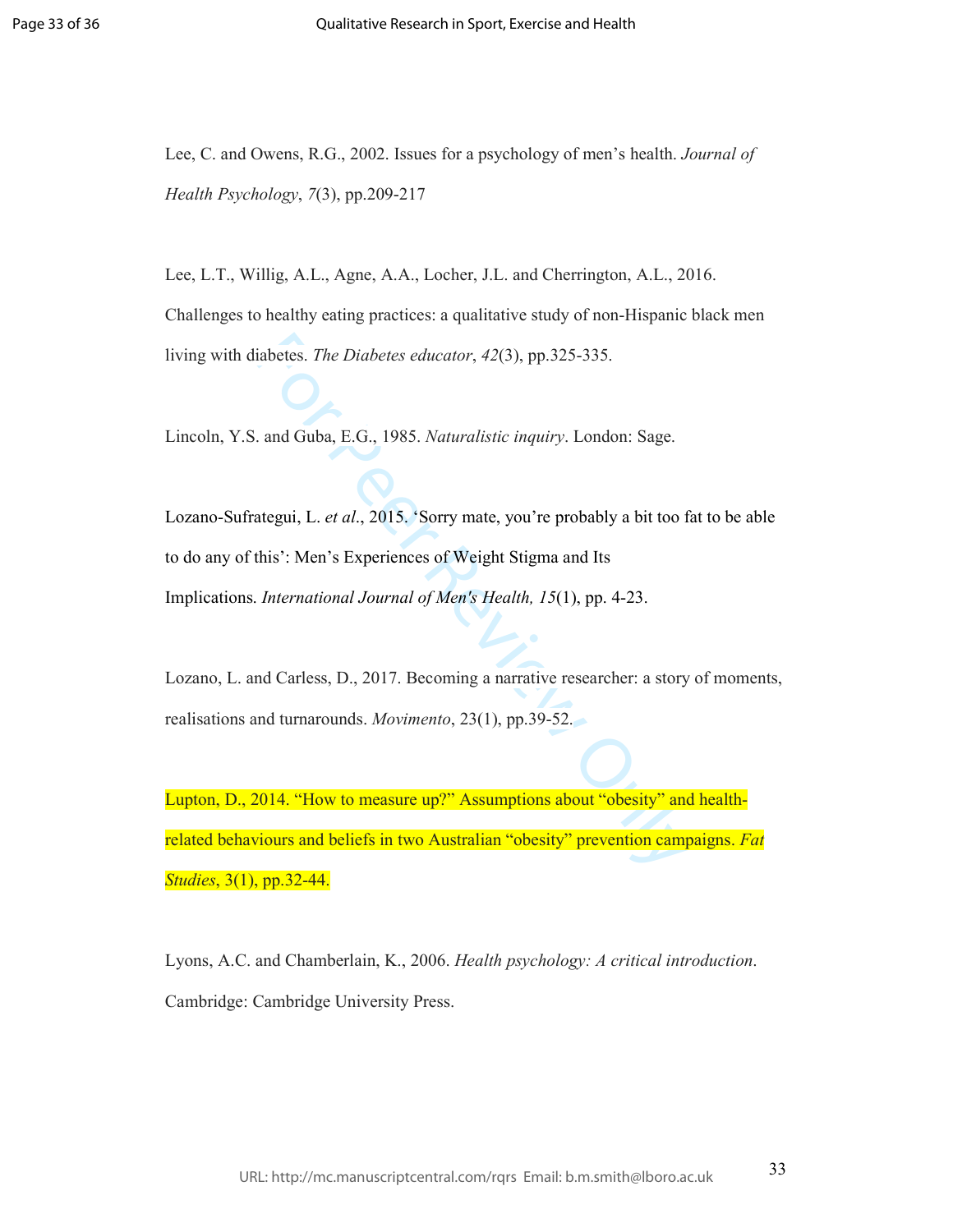LeBesco, K., 2011. Neoliberalism, public health, and the moral perils of fatness. *Critical Public Health, 21*(2), pp.153-164.

Medvedyuk, S., Ahmednur, A. and Raphael, D., 2017. Ideology, obesity and the social determinants of health: a critical analysis of the obesity and health relationship. Critical Public Health, DOI: 10.1080/09581596.2017.1356910

Monaghan, L. F., 2008. *Men and the war on obesity: A sociological study*. London: Routledge.

Monaghan, L.F. and Malson, H., 2013. 'It's worse for women and girls': Negotiating embodied masculinities through weight-related talk. *Critical public health*, *23*(3), pp.304-319.

E. F., 2008. Men and the war on obesity: A sociological study.<br>
L.F. and Malson, H., 2013. 'It's worse for women and girls': Nonsculinities through weight-related talk. Critical public health,<br>
sixculinities through weigh National Institute for Health and Care Excellence, 2014. Managing overweight and<br>obesity in adults - lifestyle weight management services [Online]. NICE guideline<br>[PH53]. Available at: <https://www.nice.org.uk/guidance/ph5 2015]

O'brien, R., Hunt, K. and Hart, G., 2005. 'It's caveman stuff, but that is to a certain extent how guys still operate': men's accounts of masculinity and help seeking. *Social science & medicine*, *61*(3), pp.503-516.

O'Reilly, C. and Sixsmith, J., 2012. From theory to policy: reducing harms associated with the weight-centered health paradigm. *Fat Studies, 1*(1), pp.97-103.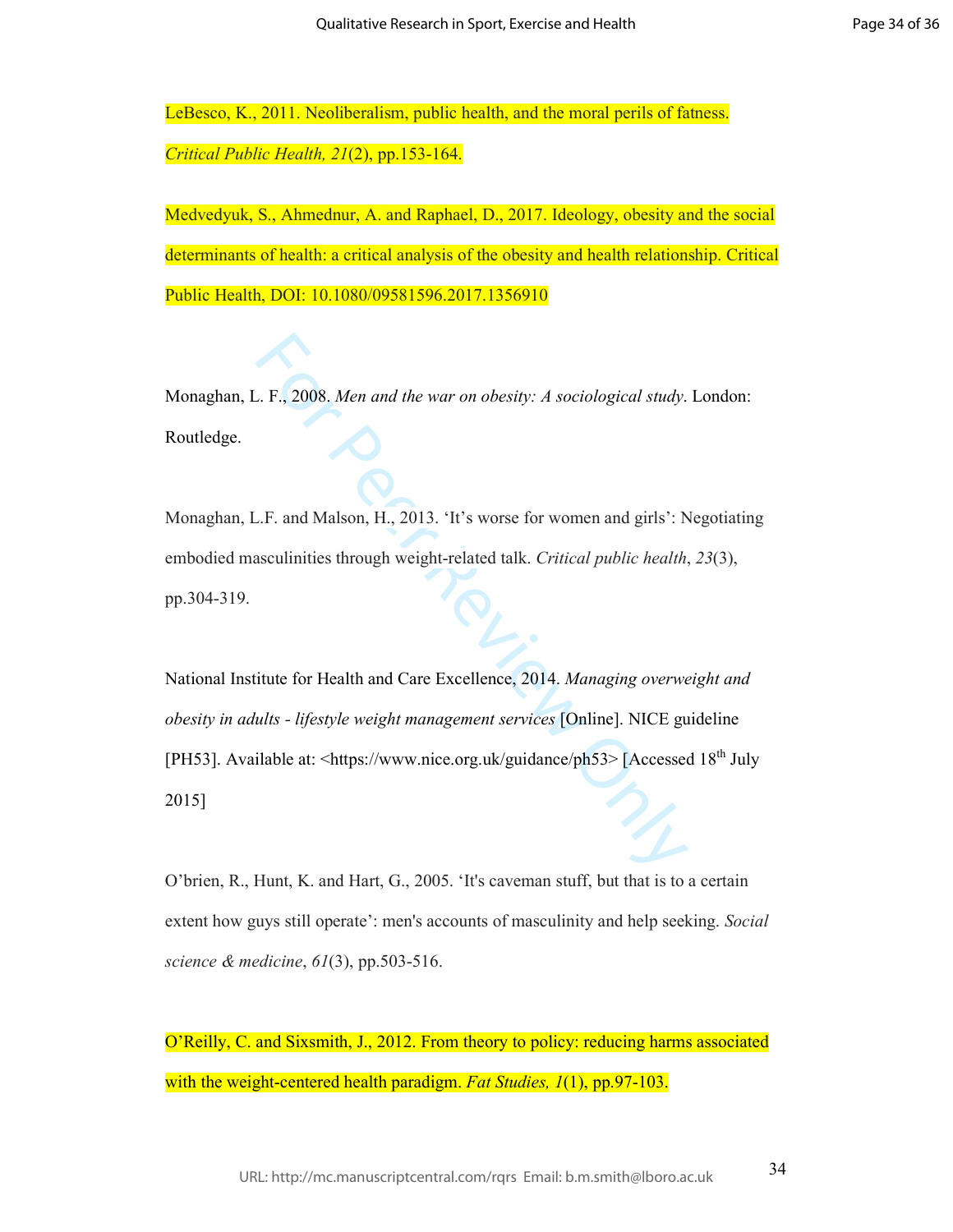Robertson, S., 2006. 'Not living life in too much of an excess': lay men understanding health and well-being. *Health, 10*(2), pp.175-189.

Robertson, S., 2007. *Understanding men and health: Masculinities, identity and wellbeing.* London: McGraw-Hill International.

*et al.*, 2013. 'It is fun, fitness and football really': A process<br>sed health intervention for men. *Qualitative Research in Sport*<br>5 (3), pp. 419-439.<br>Deci, E. L., 2000. Self-determination theory and the facilitati<br>vatio Robertson, S. *et al*., 2013. 'It is fun, fitness and football really': A process evaluation of a football-based health intervention for men. *Qualitative Research in Sport, Exercise and Health* **,** 5 (3), pp. 419-439.

Ryan, R. M., Deci, E. L., 2000. Self-determination theory and the facilitation of intrinsic motivation, social development, and well-being. *American Psychologist,* 55 **,**p. 68.

Schachter, S. (1959) *The psychology of affiliation: Experimental studies of the sources of gregariousness*. Stanford: Stanford University Press.

Smith, J.A., Braunack-Mayer, A.J., Wittert, G.A. and Warin, M.J., 2008. Qualities men value when communicating with general practitioners: implications for primary care settings. *The Medical Journal of Australia*, *189*(11), pp.618-621.

Sparkes, A. C., Silvennoinen, M., 1999. *Talking bodies: Men's narratives of the body and sport.* Laukaa: SoPhi.